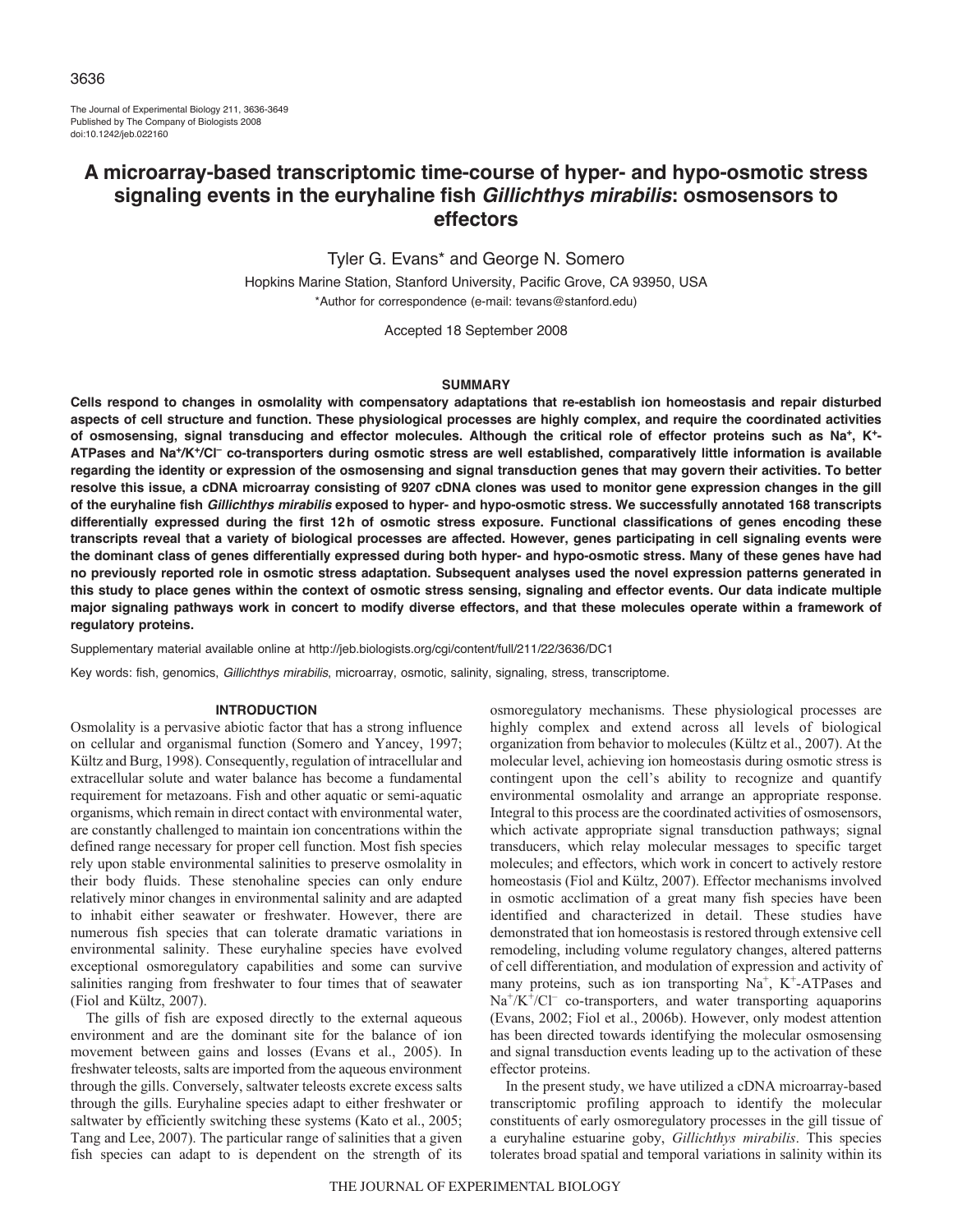natural habitat, and can encounter salinities of over 100 parts per thousand (p.p.t.) in the wild (www.elkhornslough.org). The application of our 9207 feature *G. mirabilis* cDNA microarray (Gracey et al., 2001; Buckley et al., 2006; Gracey, 2008) allows the expression of several thousand genes to be monitored simultaneously, providing a broad and integrated picture of the way an organism's messenger RNA (mRNA) pool, the transcriptome, responds to a changing environment. Because altering the transcriptome is one of the most rapid and versatile responses available to organisms experiencing environmental stress, transcriptomic analysis allows one to capture early or transient changes in gene expression that may occur at the initial stages in responses to osmotic stress. Importantly, osmotic stress relevant molecules such as subunits of  $Na^+$ ,  $K^+$ -ATPases,  $Na^+/K^+/Cl^-$  cotransporters (Tipsmark et al., 2002), urea transporters (Mistry et al., 2001), taurine transporters (Takeuchi et al., 2000) and aquaporins (Cutler and Cramb, 2002) are regulated by osmolality at the mRNA level (Burg et al., 1996). However, because changes in abundance of these effector proteins are not generally detected until 12–18h of osmotic stress exposure, it is likely that they are regulated by earlier upstream events that remain to be characterized (Fiol and Kültz, 2005). To complement the transcriptomic analysis, we monitored the abundance and/or activity of key proteins in order to quantify the net effects of gene expression on specific cellular processes at the protein level.

# **MATERIALS AND METHODS Animal collection and maintenance**

Specimens of *G. mirabilis* (Cooper) were collected from Elkhorn Slough National Estuarine Research Reserve, CA, USA (121.7W, 36.8N). Fish were maintained at Hopkins Marine Station in a 200l aquarium containing recirculating seawater pumped from Monterey Bay at a salinity of 31p.p.t. Fish were acclimated in these tanks for at least 14days, and were fed trout pellets (Bio-Oregon, Warrenton, OR, USA) daily. Fish were not fed during the final 10days of acclimation to normalize nutritional state. Mortality during acclimation was 0%. Salinity did not change during the acclimation period. Water temperature was stable at 11.5°C during acclimation. The genders of the specimens were not determined because this species does not display external sexual dimorphism.

# **Osmotic stress exposure protocol**

Hyper- and hypo-osmotic solutions were prepared by dissolving Instant Ocean pre-mixed aquarium salts (Aquarium Systems, Mentor, OH, USA) into 15l aquaria containing double distilled water to a final concentration of 70p.p.t. and 10p.p.t., respectively. Hyperand hypo-osmotic solutions were recirculated during exposures using a standard aquarium pump (Millennium 2000, Aquarium Systems, Mentor, OH, USA). Because fluctuating ambient temperatures can cause osmoregulatory disturbances in fish (Sardella et al., 2008), temperature was held stable at 11.5°C by placing hyper- and hypoosmotic aquaria into large water baths containing recirculating seawater.

A total of 39 individuals were used for osmotic stress exposures. Fish ( $N=3$  for each exposure condition at each time point) were transferred by net from the 200l holding tank and placed in 15l exposure aquaria containing either hyper- or hypo-osmotic solutions. Three control fish were simultaneously transferred from the 200l holding aquarium into a 15l aquarium containing recirculating seawater pumped from Monterey Bay (31p.p.t.). Thus, a total of nine fish were used at each time point. Following exposure, fish were killed by cervical transection and flash frozen in liquid nitrogen. This procedure was repeated for each of the four exposure lengths of 1, 2, 4 and 12h in succession. Salinity was monitored by refractometry and remained stable at 70, 10 or 31p.p.t. throughout all exposures in the hyper-, hypo-osmotic and control aquaria, respectively. Three individuals from the 200l holding aquarium were killed immediately before osmotic stress exposures to represent time zero. The same 39 individuals were used to harvest gill tissue used in microarray, western blotting and enzyme activity experiments performed in this study.

## **cDNA microarray preparation**

A description of the construction of the *G. mirabilis* microarray used in these experiments is reported elsewhere (Gracey et al., 2001; Buckley et al., 2006; Gracey, 2008).

# **RNA extraction for hybridization**

Gill tissue was dissected from partially thawed fish and placed immediately into 2ml plastic tubes containing 500μl ice-cold TRIzol solution (38% acid phenol, 800 mmol  $1^{-1}$  guanidine thiocyanate,  $400$  mmol<sup>1-1</sup> ammonium thiocyanate,  $100$  mmol<sup>1-1</sup> sodium acetate pH5.0, 5% glycerol). Tissue was homogenized using a TissueLyzer (Qiagen, Valencia, CA, USA) for 2 min at  $25$  strokes  $s^{-1}$ . Homogenized tissues were centrifuged for 10 min at 12,500*g* at 4°C using a Hermle refrigerated centrifuge (Labnet, Woodbridge, NJ, USA). The resulting supernatant was extracted with chloroform and centrifuged for 15min at 12,500*g* at 4°C. The resulting supernatant was precipitated in 100% isopropanol and centrifuged for 15min at 12,500*g* at 4°C. The pelleted total RNA was washed with 75% ethanol and dissolved into 100μl nuclease free water (Growell's, Irvine, CA, USA). 1μl of sample was loaded onto a 1% agarose in TAE buffer  $[40 \text{ mmol}]^{-1}$  Tris, 5.7% acetic acid, 8mmoll–1 ethylenediaminetetraacetic acid (EDTA) pH8.0] gel to ascertain that an appropriate amount of RNA had been extracted. Total RNA was cleaned using Ambion 10051 G filter cartridges (Applied Biosystems, Foster City, CA, USA/Ambion, Austin, TX, USA) according to manufacturers' instructions. Total cleaned RNA was dissolved in 20μl nuclease free water and a 1μl sample loaded onto a 1% agarose in TAE buffer gel to ensure that RNA was free of impurities. The remaining 19μl was stored at –80°C.

# **Profiling gene expression with cDNA microarrays**

A total of 39 arrays were used to generate our dataset, corresponding to individual hybridizations of all three fish from each treatment group (control, hyper- and hypo-osmotic stress) and time point (0, 1, 2, 4, 12h). Total, cleaned RNA was also collected from gill tissues of 10 reference individuals, which were acclimated to ambient Monterey Bay seawater salinity (31p.p.t.) and temperature (11.5°C) for at least 14days. It was against this reference sample that the values from the experimental (both control and osmotic-stressed) samples were normalized (Podrabsky and Somero, 2004; Buckley et al., 2006). The concentration of total clean RNA was determined by A260 absorbance using a NanoDrop spectrophotometer (NanoDrop Technologies, Wilmington, DE, USA). 20μg of total cleaned RNA were reverse transcribed, labeled and purified as described elsewhere (Podrabsky and Somero, 2004; Buckley et al., 2006). Samples were diluted to a final volume of  $41.3 \mu$ l using  $20 \text{mmol}$ <sup>1-1</sup> N-2-Hydroxyethylpiperazine-N--2 ethanesulfonic acid (HEPES)  $pH7.0$ ,  $3 \times SSC$  (450 mmol<sup>1-1</sup> NaCl, 50 mmol<sup>1-1</sup> sodium citrate), 0.2% sodium dodecylsulfate (SDS) and  $0.4$  mg ml<sup>-1</sup> poly[A] blocker (Invitrogen, Carlsbad, CA, USA). Samples were denatured for 2min at 95°C and allowed to cool for 5min at room temperature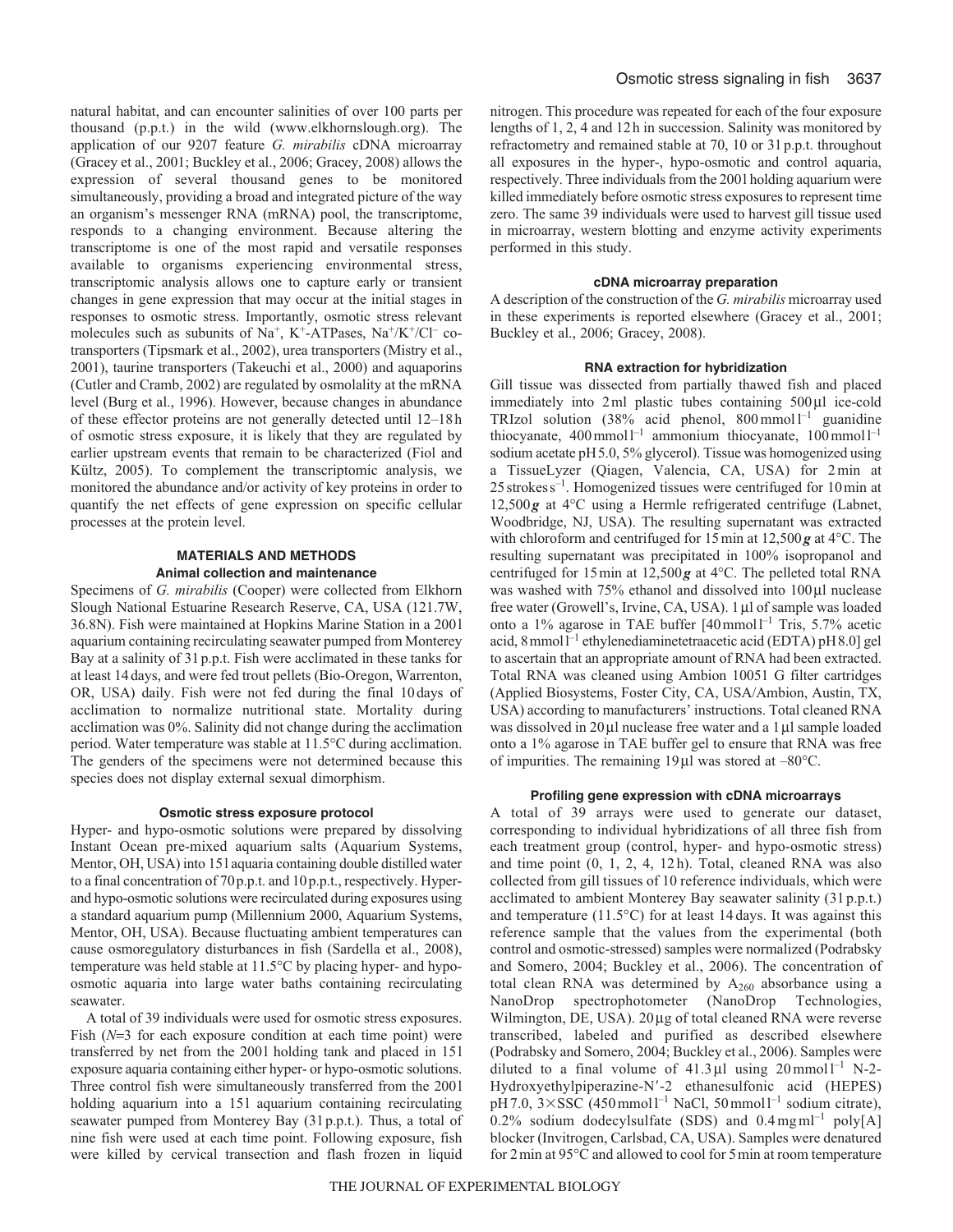# 3638 T. G. Evans and G. N. Somero

before being applied to the slides. Hybridizations were performed at 65°C overnight in Genomic Solutions (Ann Arbor, MI, USA) hybridization chambers. Following hybridizations, the arrays were gently washed in a warmed solution  $(\sim 35^{\circ}C)$  of  $0.5 \times SSC$  and 0.01% SDS for 2min. Slides were then transferred to a wash of  $0.06 \times SSC$  and gently washed for 15 min, followed by an immersion rinse in deionized water. Slides were dried by low speed centrifugation and scanned on an AXON GenePix 4000B microarray scanner (Axon Instruments, Molecular Devices, Sunnyvale, CA, USA).

# **Analysis of microarray data**

Data from the 39 arrays were extracted using GenePix 4.0 software. Gene expression levels were determined at each time point by comparing the amount of mRNA transcript present in the experimental samples (osmotic stress and control) relative to a reference sample. The use of a reference sample allowed the comparison of the relative amount of each transcript at each time point and salinity with a common sample. The ratios of fluorescence intensities at a given salinity time point were first Lowess normalized and then normalized against the mean ratio for that spot for the four control (1, 2, 4 and 12h) time points. This method of normalizing fluorescence values in time course experiments conforms to that of previously published studies on time course transcriptomic profiling in fish (Podrabsky and Somero, 2004; Buckley et al., 2006). The resulting ratio then represents Cy5 fluorescence from an osmotic stress time point to Cy3 from the reference divided by the mean ratio of Cy5 from all control time points to Cy3 reference. Microarray data were submitted to the Gene Expression Omnibus (GSE11700).

# **Statistical analyses of microarray data**

One-way analysis of variance (ANOVA) was used to identify genes for which the expression patterns showed a significant effect of treatment using GeneSpring 7.0. To remove any bias associated with natural cycling of gene expression that may have occurred during the duration of each exposure, control hybridizations for each individual at all four time points were treated as 'replicates'. The three time zero individuals were not included with controls and were considered a separate treatment group. A Tukey's *post hoc* test was subsequently employed to isolate genes whose expression differed significantly at each time point during hyper- and hypo-osmotic stress. Importantly, we did not impose an arbitrary minimal foldchange threshold on our data set as is common practice in microarray-based studies (Gracey et al., 2001; Podrabsky and Somero, 2004; Buckley et al., 2006; Aluru and Vijayan, 2007; Kassahn et al., 2007). Therefore, all genes deemed significant using the methodology described above were considered in subsequent analyses (see TableS2 in supplementary material).

#### **DNA sequencing**

Sequencing was attempted on all genes deemed significant by ANOVA that were not annotated in previous versions of the array (Buckley et al., 2006). BlastX queries were performed against NCBI public databases to identify sequenced genes. The BlastX result with the highest homology to the *G. mirabilis* sequence was used to annotate the clones. A minimum e-value of  $e=1.0\times10^{-6}$  was imposed as the requirement for annotation, although the vast majority of annotated clones had considerably more significant e values (median e-value of sequenced clones= $1.0\times10^{-41}$ ). All sequences have been entered into the GenBank database (see Table S2 in supplementary material).

## **Protein extraction**

Partially thawed gill tissue was dissected and placed into ice-cold homogenization buffer [32 mmol<sup>1-1</sup> Tris-Cl pH 6.8, 2% SDS, 1mmoll–1 EDTA with protease inhibitors (complete, Mini, Roche Applied Science, Indianapolis, IN, USA)]. Dissected tissue was homogenized using a TissueLyzer for  $2 \text{ min}$  at  $25 \text{ strokes} \text{ s}^{-1}$ . Homogenates were then heated for 5min at 100°C and centrifuged at 8700*g* for 10min. Pellets were discarded and the total protein content in the soluble fraction determined by Pierce BCA protein assay (Pierce, Rockford, IL, USA).

## **Antibodies**

A total of nine different primary antibodies were employed in this study. In order to maximize the signal-to-noise ratio, dilutions and incubation times of primary antibodies as well as the amount of total protein loaded per lane varied among individual antibodies. The optimized condition for each antibody is detailed below. Phospho-(Ser/Thr) PKA substrate antibody (#9621), Phospho- (Ser/Thr) AKT substrate antibody (#9611) and Phospho-(Ser) PKC substrate antibody (#2261) (Cell Signaling Technologies, Danver, MA, USA) were all diluted to 1:1000, incubated overnight at 4°C with gentle agitation and reacted against 15μg total gill protein. The ubiquitin-protein conjugate antibody (UG 9510, Biomol International, Plymouth Meeting, PA, USA) was also diluted to 1:1000 and reacted against 15μg total protein but was incubated at room temperature for 90min with gentle agitation. The phosphop44/42 (Erk1/Erk2) MAP kinase (Thr202/Tyr204) (#9101, Cell Signaling Technologies) and α-tubulin (sc-5546, Santa Cruz Biotechnology, Santa Cruz, CA, USA) antibodies were both diluted to 1:500, incubated overnight at 4°C with gentle agitation and reacted against 30μg total gill protein. Antibodies directed against proliferating cell nuclear antigen (PCNA, sc-7907) and phospho-Histone H3 (Ser 10) (sc-8656-R) (Santa Cruz Biotechnology) were diluted 1:200, incubated for 90min at room temperature and reacted against 15μg total gill protein. Finally, the actin antibody (JLA20) developed by Jim Jung-Ching Lin was obtained from the Developmental Studies Hybridoma Bank under the auspices of the NICHD and maintained by the University of Iowa, Department of Biological Sciences, Iowa City, IA, USA. This antibody was diluted 1:100, incubated overnight at 4°C with gentle agitation and reacted against 10μg total protein.

#### **Western blot analysis**

Total protein was diluted in  $1 \times$ Laemmli sample buffer (Bio-Rad, Hercules, CA, USA), heated for 5min at 100°C and loaded onto pre-cast 10% Tris-HCl polyacrylamide gels (Bio-Rad). Electrophoretically separated proteins were wet transferred to nitrocellulose membranes for 2h at 4°C. Resulting blots were blocked for 1h in 5% blocking grade non-fat dried milk (Bio-Rad) dissolved in Tris-buffered saline  $(250 \text{ mmol})^{-1}$  Tris-Cl pH7.5, 1.5moll–1 NaCl) containing 0.1% Tween-20 (TBST), washed twice for 5min in TBST, and incubated in the primary antibody diluted in 5% bovine serum albumin (BSA) in TBST. Following three 5min washes in TBST, blots were incubated in the secondary antibody (either goat anti-rabbit (sc-2004) or goat anti-mouse (sc-2055), Santa Cruz Biotechnology). All secondary antibodies were diluted 1:5000 in 5% BSA in TBST and incubated for 60min at room temperature with gentle agitation. Following six 5min washes in TBST, blots were treated with enhanced chemiluminescent reagent (Amersham, Piscataway, NJ, USA) for 2min. Finally, blots were exposed to film (Blue Lite Auto Rad F-9024, ISC BioExpress, Kaysville, UT, USA) and developed. Relative intensity values were calculated by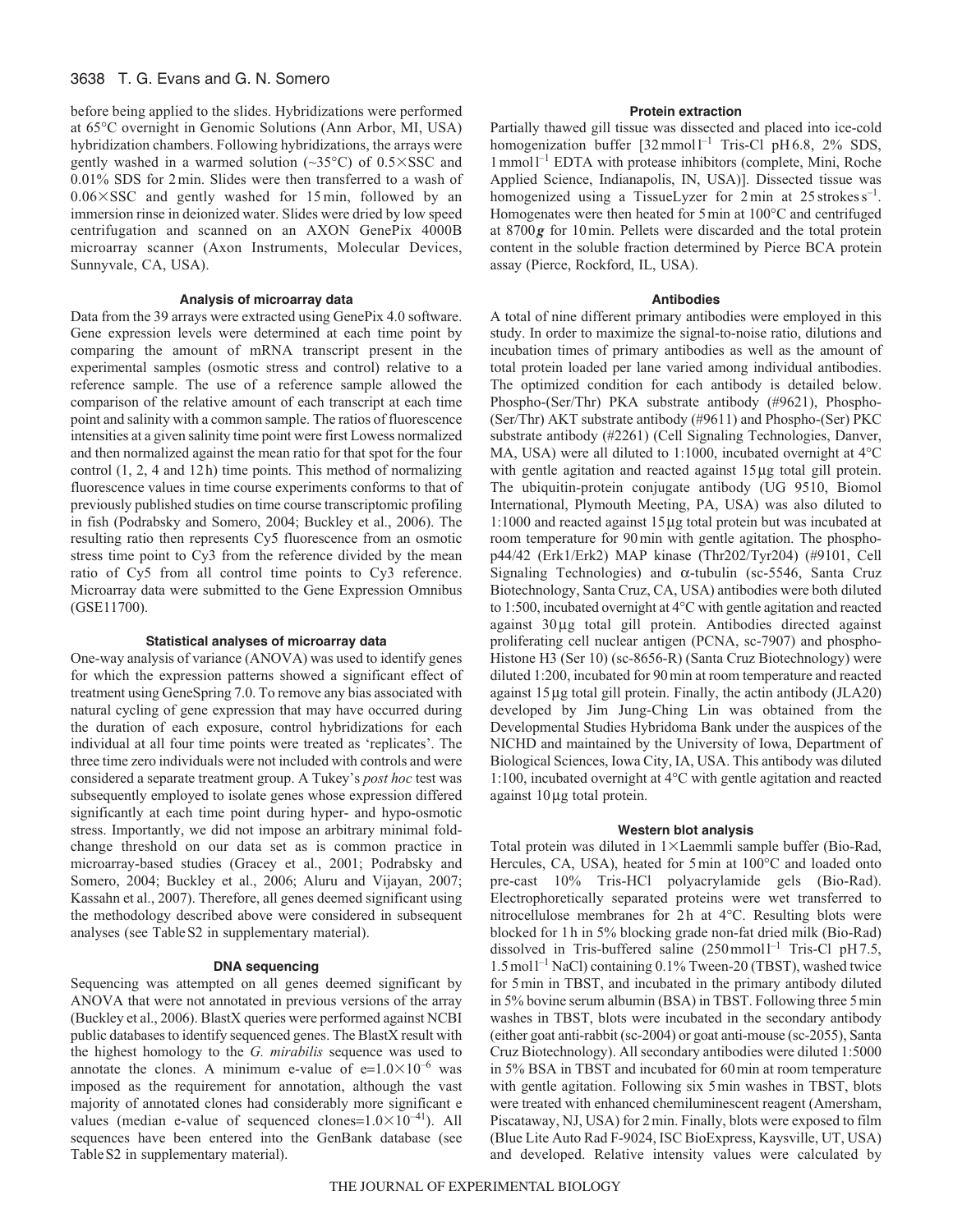normalizing intensities against a standard protein loaded on all gels. Densitometric analysis was performed using ImageJ (http://rsb.info.nih.gov/ij/). Statistical significance of protein quantification data was determined by one-way ANOVA.

# **Enzyme assays**

Gill tissue was dissected from partially thawed individuals, weighed and placed in ice-cold homogenization buffer  $[50 \text{ mmol}]^{-1}$  $KPO<sub>4</sub>$  pH 6.8 at 20°C, 1 mmol l<sup>-1</sup> EDTA, 0.1 mmol l<sup>-1</sup> phenylmethanesulfonyl fluoride (PMSF)]. Tissue was homogenized using a Janke and Kunkel Labortechnik drill for 10s. Homogenates were then centrifuged at  $12,500g$  for 5 min at 4<sup>o</sup>C to remove any debris. The soluble protein fraction was transferred to a new tube and stored on ice for the remainder of the experiment.

All enzyme assays were performed at 20±0.1°C. Malate dehydrogenase (MDH) activity was determined as described by Fields and colleagues (Fields et al., 2006) with minor modifications to the enzyme cocktail. Specifically, 25μl of crude homogenate was added to 2 ml MDH enzyme cocktail  $(200 \text{ mmol})^{-1}$  imidazole-HCl pH7.0 at 20 $^{\circ}$ C, 0.15 mmoll<sup>-1</sup> NADH, 0.2 mmoll<sup>-1</sup> oxaloacetate). Lactate dehydrogenase (LDH) activity was determined as described by Fields and colleagues (Fields et al., 2008) with minor modifications to the enzyme cocktail. Specifically, 25μl of crude homogenate was added to 2 ml LDH enzyme cocktail  $(80 \text{mmol})^{-1}$ imidazole-HCl pH7.5 at 20 $^{\circ}$ C, 4mmoll<sup>-1</sup> pyruvate, 0.15mmoll<sup>-1</sup> NADH). Citrate synthase (CS) activity was determined as described by Fields and colleagues (Fields et al., 2008) with minor modifications to the enzyme cocktail. Specifically, 25μl of crude homogenate was added to CS enzyme cocktail  $(50 \text{ mmol})^{-1}$ imidazole-HCl pH 8.2 at 20°C,  $1.5$  mmol  $l^{-1}$  MgCl<sub>2</sub>,  $1$  mmol  $l^{-1}$ DTNB,  $0.15$  mmol<sup> $1$ </sup> acetyl CoA) and activity recorded for 200 s. The subsequent addition of oxaloacetate  $(0.2 \text{ mmol1}^{-1})$  initiated the true CS reaction, yielding a second rate from which the background rate was subtracted to yield net CS activity.

Assays were performed for each individual fish from 12 h hyperosmotic (*N*=3), hypo-osmotic (*N*=3) and control (*N*=1) groups. MDH and LDH assays were performed in triplicate. CS assays were performed in duplicate. Enzyme activities from each individual fish were converted to international units (I.U.), and statistical analyses were performed on individual I.U. values using a one-way ANOVA.

# **RESULTS AND DISCUSSION**

Information regarding the osmosensing and signal transduction pathways governing the activity of osmoregulatory effector molecules is limited. We have addressed this issue through time course transcriptomic profiling of gill tissue harvested from *G. mirabilis* during the first 12h after abrupt transfer to either hyperor hypo-osmotic solutions. Following normalization of the microarray data, a one-way ANOVA with a Benjamini and Hochberg false discovery rate of *P*<0.05 (Benjamini and Hochberg, 1995) revealed 1057 significantly differentially expressed cDNAs. Given the relatively brief exposure lengths used in this time course, the dual function of cortisol as a rapidly acting stress hormone and in facilitating osmotic stress adaptation, and the likelihood of handling stress to influence the transcriptome of fish (Krasnov et al., 2005; Fast et al., 2008), we considered it imperative to eliminate genes whose expression was potentially affected by handling stress. For this reason, a Tukey's *post hoc* test was used to exclude those genes that differed exclusively between time=0 and controls. Following this filtering step, 187 and 173 cDNAs differed significantly from control fish during hyper- and hypo-osmotic stress, respectively. Only these genes were considered osmotically

regulated. These clones were sequenced, and comparison of the generated sequences with those in public databases successfully identified 92 hyperosmotically expressed genes and 76 hypoosmotically expressed genes (see Table S2 in supplementary material).

Osmotically regulated genes were subsequently assigned to broad functional categories in an effort to determine gross biological processes potentially affected by osmotic stress (Fig.1A; TableS1 in supplementary material). Designations were based upon information contained in the Gene Ontology database (Harris, 2004), Uniprot (www.uniprot.org) and the primary literature. Functional classifications revealed that genes regulating cell signaling were the dominant class of molecules differentially expressed during the early response of *G. mirabilis* gill tissue to both hyper- (25 of 92 or 27% of total genes) and hypo-osmotic (20 of 76 or 26% of total genes) stresses. Such a result provided an important proof of concept regarding our experimental design and objectives.

Knowledge concerning the extent to which osmoregulatory mechanisms are shared during hyper- and hypo-osmotic adaptation is limited. During *G. mirabilis* osmotic stress, 18 genes (14%) were differentially expressed during both hyper- and hypo-osmotic stress in the same direction, indicating that some osmoregulatory processes may be common to both types of stress. To gain additional insight, we performed a principal components analysis (PCA) on all osmotically regulated genes. PCA on conditions demonstrated that expression profiles were divergent between hyper- and hypoosmotic stressed fish. This divergence was most visible during hours four and 12 of exposure (Fig.1B). We attributed this pattern to the expression of effector proteins required to meet the specific demands of each individual stress. To further investigate this issue, we performed a PCA on genes and identified those that clustered tightly to principal component 2 (PC2). Four of the top five genes correlated to PC2 regulate the production of organic osmolytes, critical effectors in osmotic stress adaptation and some of the most highly expressed genes observed in this study (data not shown). We conclude that although a considerable proportion of differentially expressed genes are shared between both stresses, the majority of the variation in gene expression during osmotic stress is attributed to genes expressed exclusively during hyper- or hypo-osmotic stress.

#### **Novel putative osmosensors**

Knowledge of molecular osmosensors that monitor and quantify environmental and extracellular osmolality in fishes is minimal. Potential osmosensors include membrane proteins influenced by stretching and compacting, molecular chaperones that monitor the degree of protein unfolding, DNA damage sensors and proteins associated with cytoskeletal organization (Fiol and Kültz, 2007). It is likely that multiple osmosensors act synergistically to control osmoregulatory signal transduction networks. In the present study, genes encoding several reputed osmosensors were significantly differentially expressed during osmotic stress, including mucin-4 (see TableS1F in supplementary material) (de Nadal et al., 2007) and casein kinase 2 (see TableS1B in supplementary material) (Poole et al., 2005). In addition, we have identified two strong candidates for novel putative osmosensors during osmotic stress (Fig.2A,B). FK506-binding protein 51 (FKBP-51) is a molecular chaperone comprising one component of a heterocomplex of proteins maintaining the glucocorticoid receptor (GR) in a constitutively inactive state (Westberry et al., 2006; Zhang et al., 2008). During osmotic stress in *G. mirabilis*, unfolded proteins may recruit the chaperone activity of FKBP-51 away from the GR, relieving its inhibitory functions and promoting GR ligand binding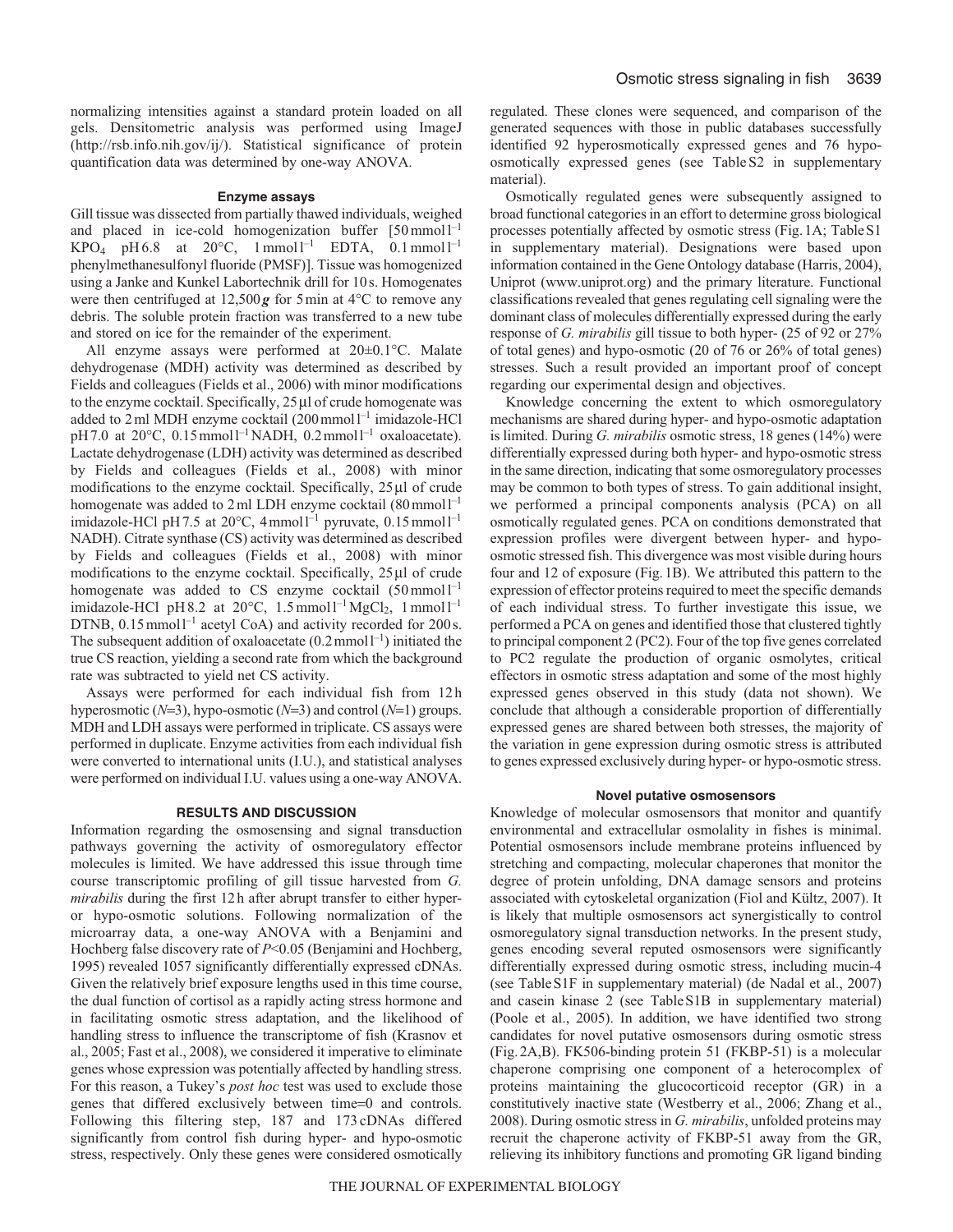

Fig. 1. (A) Functional classification of all annotated genes that differed significantly from control values  $(N=168; ANOVA$   $P< 0.05)$  during hyper-(filled bars) and hypo-osmotic stress (open bars) in  $G$ . mirabilis gill tissue. Designations were based upon an assigned putative role during osmotic stress as determined by data contained within the Gene Ontology database, Uniprot and the primary literature. (B) Principal components analysis (PCA) illustrating gene expression differences between hyper- and hypo-osmotic stressed G. mirabilis gill tissue. PCA was performed on conditions (hyperosmotic stress shown as filled symbols; hypo-osmotic stress shown as open symbols; time=0 and controls shown as gray symbols) using all genes that differed significantly from control values (ANOVA P<0.05) during osmotic stress. Clustering indicates similar expression profiles among conditions (x-axis PCA component 1, 49.81% of variance; y-axis PCA component 2, 18.73% of variance).

and subsequent signaling events. Such a scenario is especially appealing given the prominent role for GR-mediated processes during osmoregulation. Cortisol, the major corticosteroid in fish, is considered a master regulator of chloride cell differentiation and function during osmoregulation, and operates in synergy with both prolactin and insulin-like growth factor 1 (IGF-1) (McCormick, 2001). The physiological actions of cortisol are exerted through the GR, which acts as a ligand-dependent transcription factor to control the expression of specific genes (Cato et al., 2002). These actions are relatively rapid and take approximately 30–60min. We observed a dramatic 4.6-fold upregulation of FKBP-51 mRNA beginning at 2h post-exposure during hyperosmotic stress in *G. mirabilis* gill tissue (Fig.2A). Given the rapid actions of the activated GR, it is plausible that FKBP-51 was recruited and the GR activated by cortisol during the first 60min of hyperosmotic stress. GR activity may become subsequently repressed as FKBP-51 mRNA levels increase through to hour 12. This mechanism of GR regulation is consistent with current knowledge regarding the regulation of the GR by chaperones (Grad and Picard, 2007) and reminiscent of heat



Fig. 2. Expression profiles of possible novel osmosensors in gill tissue of G. mirabilis. (A) FK506 binding protein 51 (FKBP-51) mRNA. (B) Translationally controlled tumor protein (TCTP) mRNA. Data points were plotted as the natural log of the ratio of Cy5 (experimental and control) to Cy3 (reference) divided by the mean ratio of Cy5 (control) to Cy3 (reference) for all control time points. The natural log of the ratio generated for control fish was then subtracted from all hyperosmotic (filled symbols, solid line), hypo-osmotic (open symbols, broken line) and control values at each time point (0, 1, 2, 4, 12 h post-exposure). Therefore, the expression of the control data point used in the microarray ANOVA is represented as 0 at each time point, and time=0 values have a degree of handling stress incorporated. A Tukey's post hoc test was performed to determine at which time points each gene differed significantly from controls. Filled stars denote significant expression during hyperosmotic stress. Open stars denote significant expression during hypo-osmotic stress. Values are shown ± s.e.m. P<0.05.

shock factor regulation, an environmental stress-induced transcription factor responsible for the rapid synthesis of heat shock proteins (Voellmy, 2004).

Translationally controlled tumor protein (TCTP) is a highly conserved, transcriptionally regulated protein widely expressed in eukaryotic cells and implicated in a variety of cellular processes (Bommer and Thiele, 2004). Interestingly, the protein structure of TCTP in yeast reveals homology with a family of small chaperone proteins involved in mediating cell signaling (Thaw et al., 2001). Recent data have shown that TCTP interacts with the cytoplasmic domain of the catalytic  $\alpha$ -subunit of Na<sup>+</sup>, K<sup>+</sup>-ATPase, acting as a repressor of activity (Kim et al., 2008). We speculate that TCTP may be a potential osmosensor in *G. mirabilis*. Protein damage incurred by osmotic stress or required signaling events may recruit TCTP away from the Na<sup>+</sup>, K<sup>+</sup>-ATPase, relieving inhibition and promoting  $Na^+$ ,  $K^+$ -ATPase activity along with other osmoregulatory processes. Indeed, this role agrees with the observed decrease in TCTP mRNA and subsequent increase in Na<sup>+</sup>, K<sup>+</sup>-ATPase  $\alpha$ -subunit mRNA during hyperosmotic stress (Fig.2B; Fig.6A).

# **Upstream osmotic signaling events – receptors, ligands and hormones**

The identification of upstream signaling molecules related to the activation, abundance or presentation of ligands and receptors allows for an inference into which specific pathways may be affected during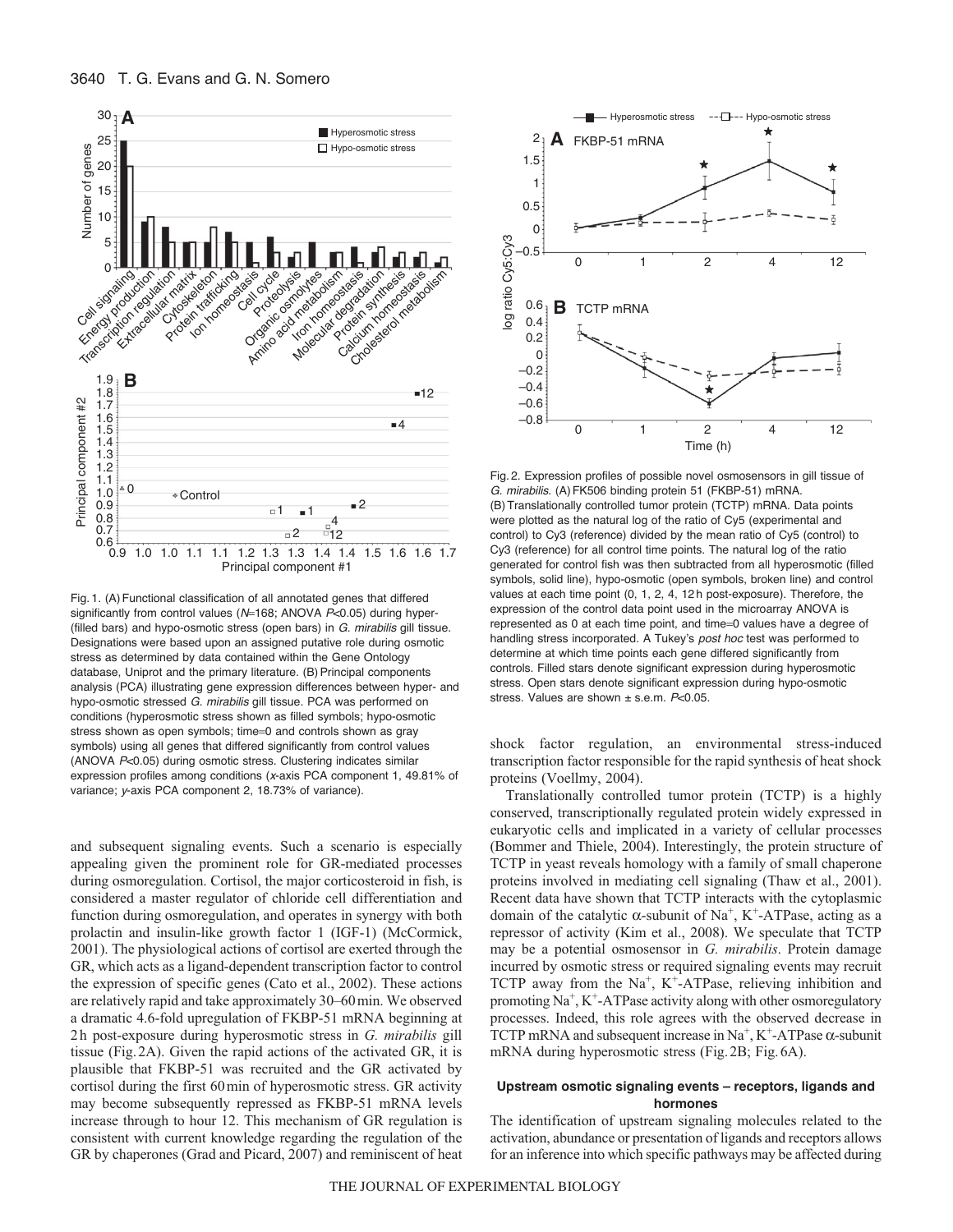

Fig. 3. Expression profiles of genes participating in insulin-like growth factor signaling cascades identified during osmotic stress in G. mirabilis gill tissue. (A) Insulin receptor substrate 2 mRNA (IRS-2; Gm\_43o05). (B) Insulin-like growth factor binding protein 1 precursor mRNA (IGFBP-1 precursor; Gm\_CC11). (C) Insulin-like growth factor binding protein 1 mRNA (IGFBP-1; Gm\_CF01). (D) Prolactin receptor precursor mRNA (PRL-R precursor). (E) Suppressor of cytokine signaling 3 mRNA (SOSC-3). (F) Somatostatin receptor 5 mRNA (SS-5). Data points were plotted and labeled as described previously. In cases where a single gene was represented by multiple significant features (those proceeded by a clone ID above), the feature with the strongest P-value was illustrated. Filled stars denote significant expression during hyperosmotic stress. Open stars denote significant expression during hypo-osmotic stress. Values are shown  $\pm$  s.e.m.  $P<0.05$ .

osmotic stress. Growth hormone (GH) is a pituitary polypeptide hormone that has been shown to affect osmoregulatory processes during hyperosmotic adaptation (Sakamoto and McCormick, 2006). This effect is due to the capacity of GH to increase the number and size of gill chloride cells, and the abundance of  $Na<sup>+</sup>, K<sup>+</sup>$ -ATPases and  $Na^+/K^+/Cl^-$  co-transporters (McCormick, 2001; Pelis and McCormick, 2001). Some of the actions of GH are integrated through IGF-1. Exogenous application of IGF-1 increases salinity tolerance in rainbow trout, Atlantic salmon, killifish and brown trout (Mancera and McCormick, 1998; Seidelin et al., 1999). Upon ligand binding, IGF-1 receptors engage insulin receptor substrate (IRS) proteins, which in turn activate various downstream signaling pathways, including mitogen-activated protein kinases (MAPK) and protein kinase B (AKT) (Rui et al., 2001). In accordance with these data, expression of the gene encoding insulin receptor substrate-2 (IRS-2) increased 2-fold in hyperosmotic stressed *G. mirabilis* gill tissue by 4h (Fig.3A), and probably increased to accommodate an IGF-1 initiated adaptive response. Interestingly, IRS-2 mRNA expression also significantly increased 1.6-fold in hypo-osmotically stressed fish by 12h. A role for IGF-1 signaling during freshwater acclimation has not been established despite its well-documented role in seawater adaptive responses. Although data presented in the current study do not exclude this possibility, we suggest an alternative centered upon the regulation of IGF-1 activity by binding proteins. The majority of IGFs in extracellular fluids are found complexed with specific high affinity binding proteins (IGFBPs). IGFBPs have been suggested to mediate the efflux of IGFs from the vascular space to the cell surface, thereby modulating interactions between the ligands and receptors, and to prevent proteolytic degradation of IGFs, prolonging their half-lives (Wood et al., 2005). In the present study, IGFBP-1 mRNA increased in expression coordinately with IRS-2 in hyperosmotically stressed gill tissue but IGFBP-1 expression was absent from hypo-osmotically stressed individuals (Fig.3B,C). Therefore, these data suggest that although IRS-2 mRNA did increase during hypo-osmotic stress, IGF-1 generated signaling may not be efficiently transduced in the absence of IGFBPs and may not be a critical component of hypo-osmotic stress responses.

Prolactin is a pituitary polypeptide hormone that mediates cellular effects through the single transmembrane domain prolactin receptor (PRL-R). One of the earliest known functions of prolactin in teleost fish was its role in ion uptake as a freshwater adapting hormone (Sakamoto and McCormick, 2006). Gene expression, synthesis, secretion and plasma levels of prolactin increase following freshwater acclimation (Manzon, 2002), and prolactin regulates osmotic balance by decreasing water permeability and increasing ion retention on osmoregulatory surfaces. PRL-R mRNA expression differed significantly from control fish during both hypo- and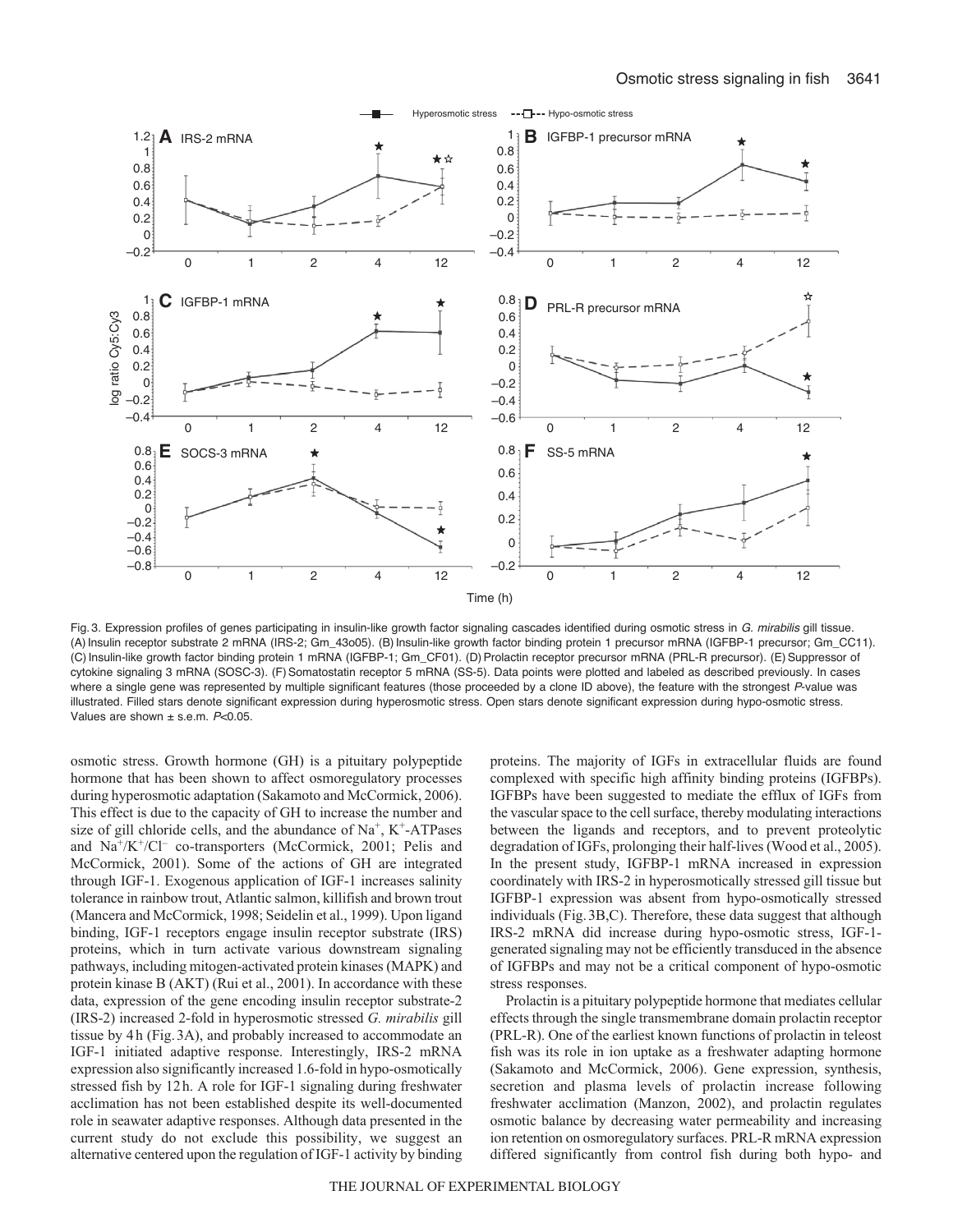

Fig. 4. Expression profiles of signal transduction genes expressed during osmotic stress in G. mirabilis gill tissue. (A) Serum and glucocorticoid regulated kinase isoform 1 mRNA (SGK-1; Gm\_11g08). (B) Protein kinase C  $\Delta$  mRNA (PKC- $\Delta$ ). (C) Lipid phosphate phosphatase 2 mRNA (LPP-2). (D) Ras-guanyl releasing protein 1 mRNA (Ras-GRP-1). Data points were plotted and labeled as described previously. (E) Phosphorylated protein kinase C (PKC) substrate protein expression as determined by western blot analysis. Relative intensity was calculated by normalizing intensities against a standard protein loaded on each gel. The resulting value was then averaged from each of the three fish at each treatment (hyperosmotic stress shown as filled bars; hypo-osmotic stress shown as open bars; control and time=0 shown as gray bars) and time point (1, 2, 4, 12 h post-exposure) to yield the mean relative intensity values illustrated. Filled stars denote significant expression during hyperosmotic stress. Open stars denote significant expression during hypo-osmotic stress. Values are shown  $\pm$  s.e.m.  $P<0.05$ .

hyperosmotic stresses, increasing 1.8-fold during hypo-osmotic stress and decreasing 1.4-fold during hyperosmotic conditions (Fig.3D). PRL-R expression during hypo-osmotic stress probably reflects an accretionary demand for receptors to transduce prolactin signals to downstream effectors.

Prolactin and IGF belong to a large family of molecules called cytokines. One of the major classes of molecules responsible for inhibiting cytokine signaling is the suppressor of cytokine signaling (SOCS) proteins. Transcripts for SOCS genes are rapidly induced by cytokines *in vitro* and *in vivo* (Krebs and Hilton, 2001), and SOSC-3 has been previously implicated in the inhibition of IGF-1 signaling (Zong et al., 2000). In this study, SOSC-3 mRNA expression initially increased 1.6-fold but was rapidly reduced 1.7 fold by hour 12 during hyperosmotic stress (Fig.3E). The reduction of SOSC-3 mRNA is coordinate with the increase in IGFBP-1 mRNA expression, suggesting SOSC-3 expression was reduced to accommodate IGF-1 mediated signaling events and may be an important regulator of IGF-1 activity during osmotic stress.

Somatostatins (SS) are physiological inhibitors of GH that act through G-protein signaling cascades, which inhibit the release of GH (Nelson and Sheridan, 2005; Lin et al., 2000). SS receptor 5 mRNA was gradually upregulated to 1.8-fold by hour 12 during hyperosmotic stress, reflecting a requirement for increased SSmediated signaling events (Fig.3F). These data suggest that GH

secretion is transient and tightly regulated during osmotic stress, and that this regulation is, at least in part, mediated by SS signaling. However, because SS acts by inhibiting GH secretion, endogenous levels of GH would remain unaffected and may still be executing significant biological actions.

Prostaglandins are fatty acid-derived signaling molecules that exert diverse biological effects through G-protein coupled receptor signaling, including roles in osmoregulatory processes. Decreases in prostaglandin E2 (PGE2) activity are associated with increased water permeability in trout and frog urinary bladders (Parnova et al., 1997; Natochin et al., 1998). PGE2 is enzymatically converted to its active form by prostaglandin E2 synthase. A small but significant reduction in prostaglandin E2 synthase mRNA was observed in hyperosmotic stressed fish (see Table S1A in supplementary material). We hypothesize that water exiting gill cells *via* passive osmosis immediately following immersion in hyperosmotic solutions may be, in part, actively counteracted by promoting the movement of water into the cell through the inhibition of PGE2 signaling cascades.

Estradiol 17 β dehydrogenase (17βEDH) enzymatically converts estrone to a biologically active estrogen, estradiol. Although fundamentally important to the completion of certain life stages in anadromous fish such as salmon, estradiol can interfere with osmoregulatory processes (McCormick et al., 2005). Several studies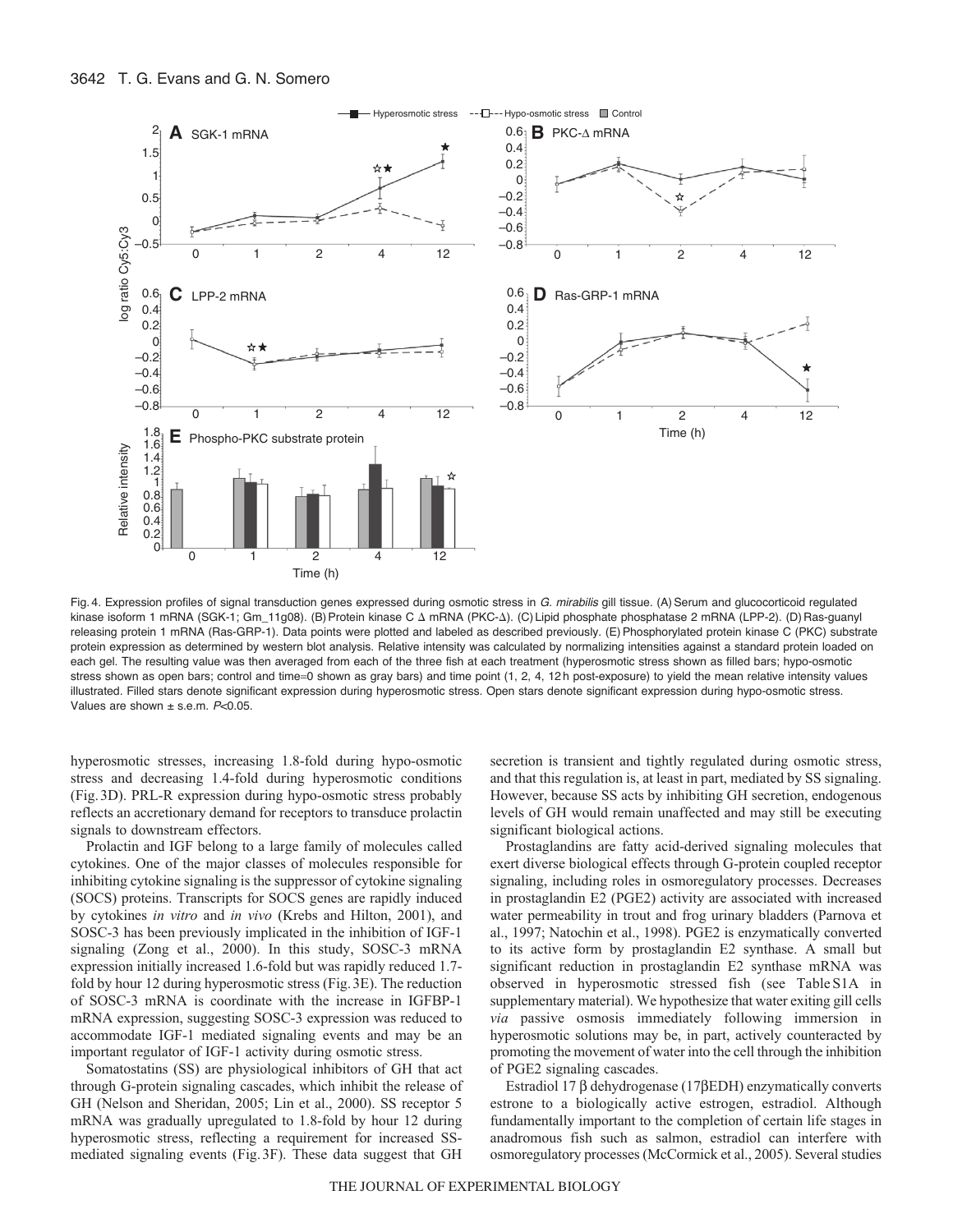

Fig. 5. Expression profiles of genes participating in mitogen activated protein kinase (MAPK) signaling cascades during osmotic stress in G. mirabilis gill tissue. (A) Receptor interacting serine/threonine protein kinase 2 mRNA (RIPK-2). (B) MAPK phosphatase 1 mRNA (MKP-1). (C) MAPK phosphatase 8 mRNA (MKP-8). Data points were plotted and labeled as described previously. (D) Phosphorylated Erk1/Erk 2 protein expression as determined by western blot analysis. Relative intensity and significance values were calculated as described previously. Filled stars denote significant expression during hyperosmotic stress. Open stars denote significant expression during hypo-osmotic stress. Values are shown ± s.e.m. P<0.05.

have implicated estradiol as particularly detrimental during freshwater adaptation (Madsen and Korsgaard, 1991; Guzman et al., 2004; McCormick et al., 2005). In agreement with these earlier data, 17βEDH mRNA decreased 1.6-fold during hypo-osmotic stress, suggesting suppression in estradiol production during *G. mirabilis* gill freshwater acclimation (see Table S1A in supplementary material).

The data generated in this study regarding the activity of upstream molecules suggest that both hyperosmotic and hypo-osmotic osmoregulatory events are likely to be complex cellular processes involving the coordinated function of multiple major signaling pathways (see also TableS1A in supplementary material). Our data corroborate the established critical role of IGF-1 and PRL-R signaling cascades during osmotic adaptation but also introduce novel regulatory roles for molecules such as IGFBP-1, FKBP-51, SS-5 and SOCS-3 during osmoregulation. Coordination of an appropriate response may depend largely upon the activities of these imperative accessory molecules. We also strengthen emerging evidence regarding the detrimental effects of estradiol during hypoosmotic adaptation, the role of prostaglandins in regulating water permeability and the possibility of TGF-β signaling being important to osmotic homeostasis (see TableS1A in supplementary material) (Fiol et al., 2006a).

# **Osmotic signal transduction events – kinases and phosphatases**

Signaling events initiated upstream through ligand-receptor binding are propagated and diversified through the action of signal transducers, which ultimately regulate effector mechanisms responsible for acclimation to changes in osmolality (Fiol and Kültz, 2007). Of particular importance are kinases and phosphatases, which post-translationally modify proteins through phosphorylation and dephosphorylation, in order to amplify or repress their activities, respectively. Expression changes in kinases and phosphatases may be especially telling given that their target proteins are likely to undergo changes in activity without a corresponding change in abundance and would, therefore, be undetectable by microarray analysis.

Data generated in this study suggest the activity of kinases and phosphatases are integral to transducing osmotic-sensitive signals. Of the 11 kinases and phosphatases to undergo significant changes in expression, serum and glucocorticoid regulated kinase isoform 1 (SGK-1) has the most established role in ion homeostasis, and was significantly altered during both hyper-and hypo-osmotic stresses (Fig.4A). SGK-1 is strongly upregulated by osmotic stress, corticosteroids (i.e. cortisol), TGF-β, cell shrinkage and cell swelling (Loffing et al., 2006). The foremost function of SGK-1 is a stimulatory effect on sodium transport *via* the epithelial sodium channel (Pearce, 2001), where it serves as a convergence point for multiple regulators of sodium transport. Recent evidence also suggests that SGK-1 may influence the activities of other iontransporters such as the  $K^+$  channel (see Table S1C in supplementary material) and  $\text{Na}^{\text{+}}/\text{K}^{\text{+}}/\text{Cl}^-$  co-transporters. These properties allow SGK-1 to integrate numerous signaling inputs into varied cellular responses (Lang and Cohen, 2001; Pearce and Kleyman, 2007).

Protein kinase C (PKC) is a major cell signaling intersection with an established role during osmotic stress, including promoting cell volume regulation during hypo-osmotic stress (Ollivier et al., 2006) and activating  $Na^+/K^+/Cl^-$  co-transporters during hyperosmotic stress (Lionetto et al., 2002). During hypo-osmotic stress in *G. mirabilis* gill tissue, PKC Δ mRNA expression was downregulated 1.7-fold during the second hour of exposure (Fig.4B). The observed decrease in PKC expression was backed by a coincident decrease of other PKC relevant genes. Phosphatidic acid phosphatase 2, also called lipid phosphate phosphatase-2 (LPP-2), catalyzes the dephosphorylation of phosphatidic acid yielding diacylglycerol (DAG) and inorganic phosphate (Sciorra and Morris, 2002; Carman and Han, 2006). DAG is an important lipid second messenger that participates in the activation of PKC. LPP-2 mRNA was downregulated during both hyper-and hypo-osmotic stress in *G. mirabilis* gill tissue (Fig.4C). We also observed a sharp decline in Ras-guanyl releasing protein-1 (Ras-GRP-1) mRNA (Fig.4D). Ras-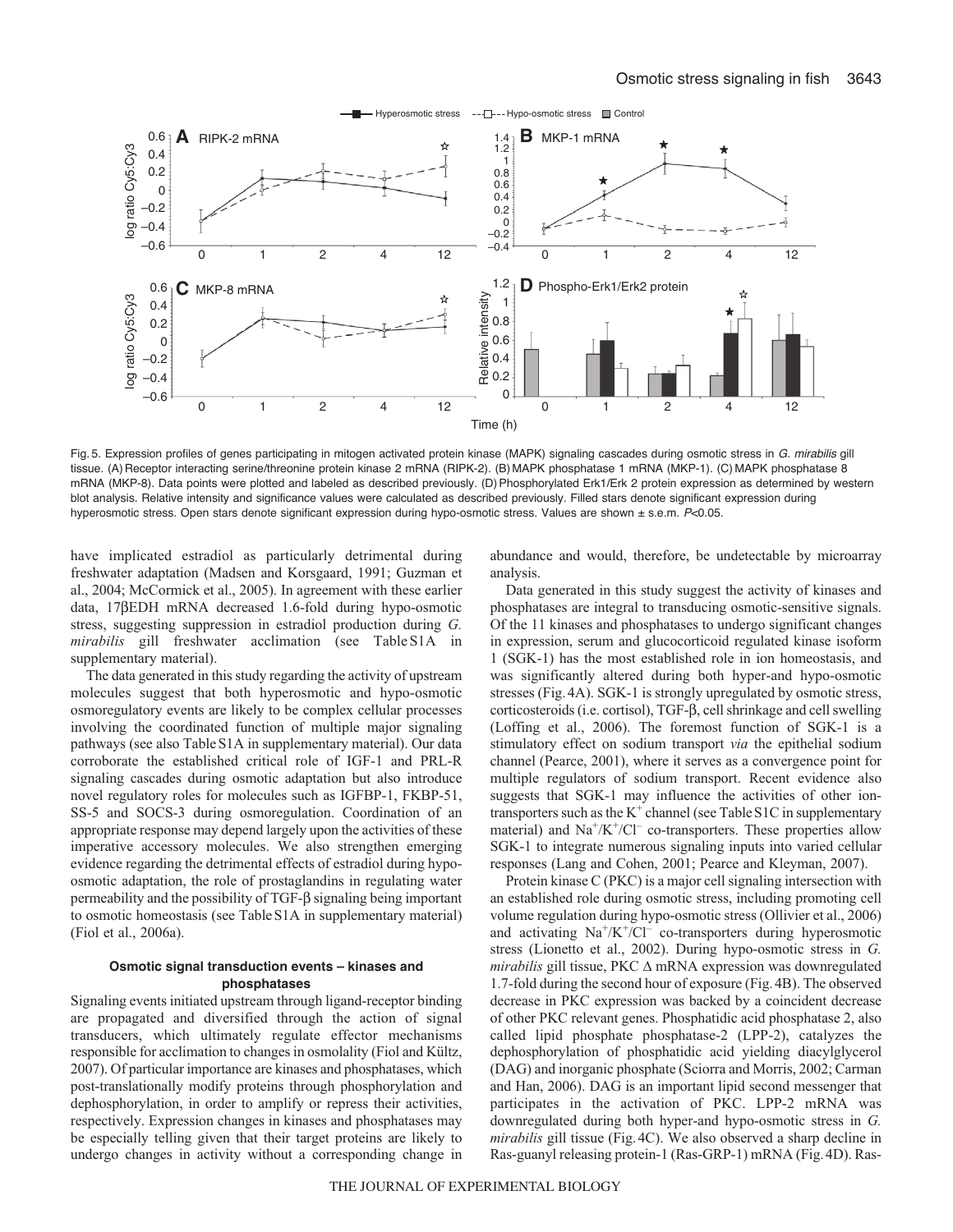

Fig. 6. Expression profiles of genes regulating ion homeostasis (A,B) and organic osmolyte production (C) during osmotic stress in G. mirabilis gill tissue. (A) Sodium/potassium transporting ATPase α-1 chain precursor mRNA (Na+, K+-ATPase-α precursor). (B) Sodium channel protein type IX α subunit mRNA (Na+ channel XI α). (C) Osmolyte producing enzymes during hyperosmotic stress. Cysteine sulfinic acid decarboxylase mRNA (CSAD; Gm\_49c21) catalyzes the rate limiting step in the formation of taurine (triangular symbols). Glutamate decarboxylase mRNA (GluDC) catalyzes the formation of GABA (circular symbols). Inositol monophosphatase mRNA (IMPase) catalyzes the formation of inositol (diamond-shaped symbols). Data points were plotted and labeled as described previously. Filled stars denote significant expression during hyperosmotic stress. Open stars denote significant expression during hypo-osmotic stress. Values are shown ± s.e.m. P<0.05. The expressions of ion homeostasis and organic osmolyte genes not illustrated are described in Table S1C,D, respectively, in supplementary material.

GRP-1 is a DAG binding protein whose activity increases in the presence of DAG (Ebinu et al., 1998). Collectively, these data strongly indicate a reduction in PKC signaling cascades. We addressed the collective effect of these transcriptomic changes at the protein level through the use of a PKC-substrate antibody that reacts specifically to PKC phosphorylated residues on target proteins and provides a proxy for PKC activity. The relative abundances of these proteins were quantified using western blotting. A statistically significant decrease in the abundance of PKC phosphorylated target proteins was detected at hour 12 during hypo-osmotic stress (Fig.4E). These data support our microarray-based expression patterns and suggest that PKC-mediated signaling events are not major components of the hypo-osmotic stress response in *G. mirabilis* under these experimental conditions.

Lyn kinase belongs to the src-family of protein tyrosine kinases that have been implicated in contributing to an array of signaling networks regulating cellular metabolism, viability, proliferation, differentiation and migration (Ingley, 2008). One particularly well established role for Lyn kinase is during IGF-1 signaling events, where Lyn kinase appears to be critical for IGF-1 dependent activation of phosphatidylinositol-3-kinase and subsequent AKT cascades (Cui et al., 2005; Cui and Almazan, 2007). These data support the 1.3-fold upregulation of the Lyn kinase gene observed during the first hour of *G. mirabilis* hyperosmotic stress (see TableS1B in supplementary material). Furthermore, the gene encoding receptor-type tyrosine protein phosphatase γ (RPTPγ), responsible for mitigating receptor tyrosine kinase signaling *via* dephosphorylation was significantly downregulated during this same period of hyperosmotic stress (see TableS1B in supplementary material) (Wang et al., 2003). These opposing expression patterns imply receptor tyrosine kinase signaling is active very early during hyperosmotic stress, and the most parsimonious candidate is IGF-1.

A key target of IGF-1 signaling cascades is AKT, a major crossroad for signals governing cell survival. Given the preponderance of evidence for IGF-1 contributing to osmoregulatory events in this study, we investigated whether increased IGF-1 signaling was reflected in AKT activity using an AKT substratespecific antibody and western blotting. A statistically significant difference in the abundance of phosphorylated AKT target proteins was not observed during hyper- or hypo-osmotic stress (data not shown). These data indicate IGF-1 signaling events may not be transduced through AKT during osmotic stress in *G. mirabilis* or utilized in only a minor capacity.

Cyclic AMP (cAMP) is a major second messenger in hormonal signaling and may contribute to osmosensory signal transduction in fish (Borksi et al., 2002). Most of the cellular effects of cAMP are mediated through protein kinase A (PKA). To determine whether osmotic stress resulted in changes in PKA activity, we utilized a PKA substrate-specific antibody. Significant differences were not observed in the abundances of phosphorylated PKA target proteins during osmotic stress in *G. mirabilis*(data not shown). PKA signaling may not play a major role in osmoregulatory signaling in *G. mirabilis* under these conditions. These data agree with those reported by Marshall and colleagues, where PKA inhibitors did not alter Cl– secretion or retention in killifish opercular epithelium (Marshall et al., 2005).

Receptor-interacting serine/threonine kinase-2 (RIPK-2) is best characterized for its role in mammalian cell death. However, the function of its kinase domain, which is not required to integrate cell death related signals, appears to be as an activator of MAPK signaling (Navas et al., 1999). As it is possible that RIPK-2 was functioning within cell death pathways in this study, we consider it unlikely given the absence of expression changes in other apoptotic related molecules or molecular indicators of severe stress, such as heat shock proteins (Fig. 5A). Conversely, a role for MAPK activity during osmoregulation was vigorously supported in this study. Dual specificity protein phosphatases [MAP kinase phosphatases (MKP)] are osmotically regulated enzymes that dephosphorylate MAPK at threonine and tyrosine residues critical for activation, thereby suppressing their activity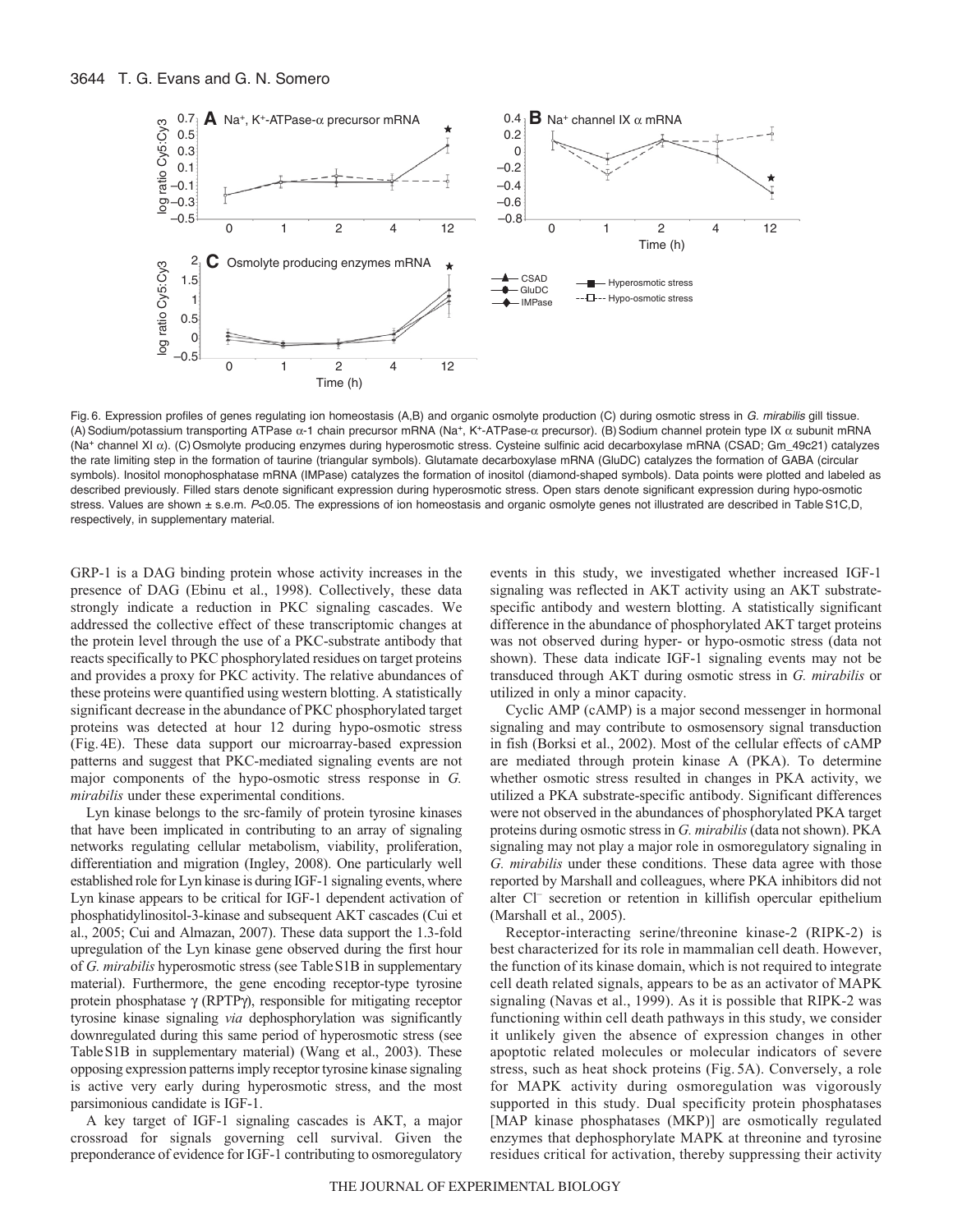

Fig. 7. Expression profiles of cytoskeleton associated genes during osmotic stress in G. mirabilis gill tissue. (A) Rho-GTPase activating protein 7 mRNA (Rho-GAP 7). (B) Rho-GTPase activating protein 8 mRNA (Rho-GAP 8). (C) Scinderin mRNA. (D)α-actin mRNA (α-actin). Data points were plotted and labeled as described previously. Filled stars denote significant expression during hyperosmotic stress. Open stars denote significant expression during hypo-osmotic stress. Values are shown ± s.e.m. P<0.05. The expressions of cytoskeleton genes not illustrated are described in Table S1E in supplementary material.

(Schliess et al., 1998; Camps et al., 2000; Lornejad-Schafer et al., 2003; Vasudevan et al., 2005). We observed an upregulation of MKP-1 and MKP-8 under hyper- and hypo-osmotic stresses in *G. mirabilis* gill tissue, respectively (Fig. 5B,C). As expected, MKP-8 was not significant until hour 12 of hypo-osmotic stress, suggesting a role in attenuating MAPK activity (Fig. 5C). However, MKP-1 was significantly upregulated at hour one during hyperosmotic stress and remained elevated in excess of 2.5-fold through hours two and four, indicating an extremely rapid suppression of downstream signaling (Fig. 5B). To clarify these confounding results, we quantified the abundances of activated MAPK Erk1 and Erk2 using phospho-specific antibodies. These data reveal that activated Erk1 and Erk2 proteins are significantly elevated by hour four during both hyper- and hypo-osmotic stresses (Fig.5D). These results corroborate data reported by Kültz and Avila, which demonstrate an increase in the abundance of phosphorylated Erk1 during the early stages of hyper-and hypo-osmotic stress in the gill of the euryhaline teleost *Fundulus heteroclitus* (Kültz and Avila, 2001). We propose a delay between MKP-1 mRNA induction and suppression of MAPK activity during hyperosmotic stress in *G. mirabilis*. Lornejad-Schafer and colleagues (Lornejad-Schafer et al., 2003) and Schliess and colleagues (Schliess et al.1998) both document a delay in the translation of MKP-1 protein as a function of hyperosmotic stress.

#### **Osmotic effector mechanisms**

Osmotically regulated signaling cascades terminate by altering the activity and/or abundance of effector molecules, which function to restore cellular homeostasis. Our data imply osmotic effector molecules are diverse and not limited to proteins involved in shuttling ions either intra- or extracellularly. Data generated in this study indicate that osmotic stress affects a large number of cellular components and that restoring normal cellular function requires the rapid  $(\leq 12h)$  and coordinated activity of a varied network of effectors (see Table S1C–Q in supplementary material).

# **Ion homeostasis**

Adaptive responses of ion shuttling proteins such as  $Na<sup>+</sup>$ ,  $K<sup>+</sup>$ -ATPases and  $Na^{+}/K^{+}/Cl^{-}$  co-transporters are fundamental to osmoregulatory processes in fish. In this study, a 1.6-fold increase in mRNA of the  $\alpha$  subunit of Na<sup>+</sup>, K<sup>+</sup>-ATPase was observed during hour 12 of hyperosmotic stress (Fig. 6A). The increase in Na<sup>+</sup>, K<sup>+</sup>-ATPase was mirrored by a 1.7-fold decrease in sodium channel type IX α subunit mRNA expression (Fig.6B). Altered expressions of genes encoding ion-transporting proteins illustrate that our osmotic stress exposures were sufficient to induce a typical adaptive response (see also Table S1C in supplementary material). Furthermore, because the expression of these important effector molecules represents a termination point for osmotic based signaling cascades, it is likely that we captured the majority of osmotically relevant signaling processes occurring at earlier time points.

#### **Volume regulatory processes**

Acute exposure of cells to hyper- or hypo-osmotic solutions induces rapid changes in cell volume, resulting in cell shrinkage and cell swelling, respectively. A critical phase of compensatory action involves genetic changes that impact the synthesis and transport of compatible osmolytes. Cells experiencing hyperosmotic stress accumulate compatible organic osmolytes in an attempt to equalize intra- and extracellular tonicity, prevent the passive movement of water extracellularly and regulate increases in cell volume (Yancey, 2005). The expressions of genes encoding several osmolyteproducing enzymes increased during hyperosmotic stress in *G. mirabilis*, representing some of the greatest fold expression changes observed in this study (Fig. 6C; Table S1D in supplementary material). These expression changes suggest that cell volume regulation through the accumulation of organic osmolytes is central to the hyperosmotic stress response in *G. mirabilis*.

## **Cytoskeletal structure and organization**

Cytoskeletal elements provide critical structural integrity to cells, and cytoskeletal organization is markedly affected by cell volume perturbations (Pedersen et al., 2001). The expressions of numerous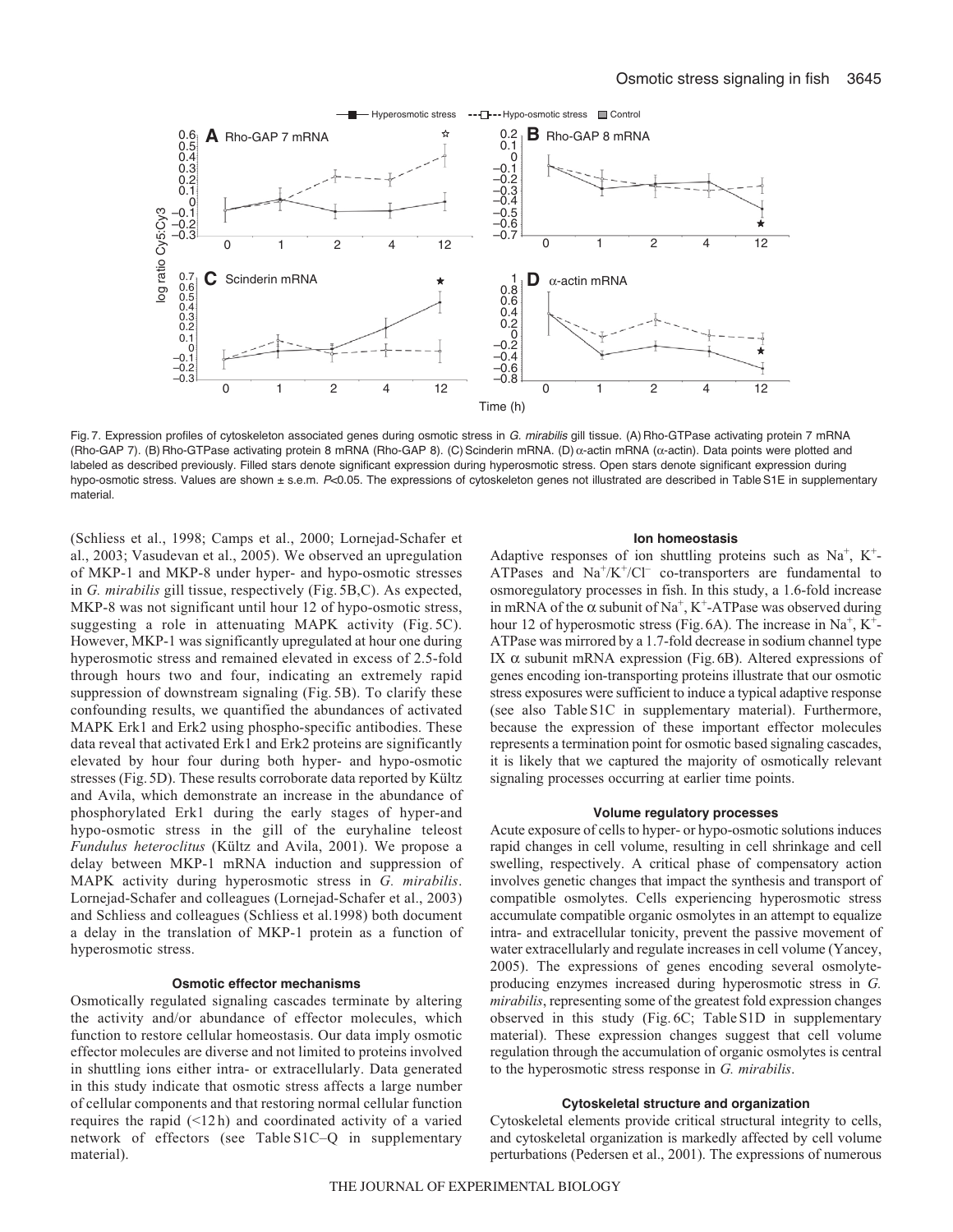

Fig. 8. Expression profiles of cell cycle associated genes during osmotic stress in G. mirabilis gill tissue. (A) Cyclin dependent kinase inhibitor 1B mRNA (CDK inhibitor-1B; Gm\_39c13). Data points were plotted and labeled as described previously. The expressions of cell cycle genes not illustrated are described in Table S1I in supplementary material. (B) Phosphorylated (Phospho) histone H3 protein expression as determined by western blot analysis. Relative intensity and significance values were calculated as described previously. Filled stars denote significant expression during hyperosmotic stress. Open stars denote significant expression during hypo-osmotic stress. Values are shown ± s.e.m. P<0.05.

cytoskeletal related genes were modified during both hyper- and hypo-osmotic stress in this study (Fig.7; TableS1E in supplementary material). These data are best explained *via* a remodeling of cytoskeletal elements required to accommodate volume regulatory processes. Major players during cytoskeletal remodeling are Rho-GTPases, upstream molecular switches triggering signaling cascades that target cytoskeletal effector proteins to induce morphological change (Di Ciano-Oliceira, 2006). In the present study, Rho-GTPase activating protein 7 mRNA increased whereas Rho-GTPase activating protein 8 decreased during hypo- and hyperosmotic stress, respectively (Fig.7A,B). Additionally, the gene encoding scinderin, a protein involved in severing actin polymers leading to actin depolymerization, was upregulated during hyperosmotic stress (Fig.7C) (Dermitzaki et al., 2001). Altered expression of these master regulators of cytoskeletal organization strongly suggests cytoskeletal modulation is a component of osmoregulatory processes in *G. mirabilis*. These data were supported by the expression of principal cytoskeletal genes, such as the increase in myosin light chain mRNA during hypo-osmotic stress (see Table S1E in supplementary material) and the decrease in  $\alpha$  actin mRNA during hyperosmotic stress (Fig.7D). In order to relate these changes to the protein level and better approximate net changes in the cytoskeleton, we quantified the abundances of actin and  $\alpha$  tubulin proteins during osmotic stress in *G. mirabilis*. We did not observe any significant differences in either of these proteins across all time points relative to controls (data not shown). We speculate that given the large abundances of these proteins normally present in cells, the relatively small changes observed at the mRNA level in this study may not affect overall abundance at the protein level. However, cytoskeletal restructuring in the absence of large changes in protein abundance may still be occurring. All of the studies we encountered



Fig. 9. Expression profiles of proteolysis associated genes during osmotic stress in *G. mirabilis* gill tissue. (A) RING-finger protein mRNA (Gm\_44a16). Data points were plotted and labeled as described previously. The expressions of proteolysis genes not illustrated are described in Table S1N in supplementary material. (B) Ubiquitin conjugated protein expression as determined by western blot analysis. Relative intensity and significance values were calculated as described previously. Filled stars denote significant expression during hyperosmotic stress. Open stars denote significant expression during hypo-osmotic stress. Values are shown  $\pm$  s.e.m.  $P<0.05$ .

detailing a significant effect of osmotic stress on the cytoskeleton employed a combination of fluorescent staining and confocal microscopy to quantify organization *in situ* (e.g. Pedersen et al., 1999; Ebner et al., 2005).

## **Cell cycle**

Hormones and growth factors (such as prolactin and IGF-1) are potent mitogenic stimulators, and cell proliferation may play a role in osmoregulation. For example, GH and IGF-1 can increase gill chloride cell numbers during seawater adaptation (Sakamoto et al., 2001). Several cell-cycle related genes were differentially expressed during *G. mirabilis* osmotic stress (Fig. 8; Table S1I in supplementary material) including cyclin dependent kinase inhibitor 1B (Fig. 8A), Histone H2B (see Table S1I in supplementary material), and growth arrest and DNA damage inducible protein 45 (GADD45) (see TableS1I in supplementary material). Collectively, our microarray-based data hint that the cell cycle may be divergently affected by hyper- and hypo-osmotic stress. To better clarify this issue, we monitored the protein-level expression of phosphorylatedhistone H3 (pH3) and proliferating cell nuclear antigen (PCNA), two commonly employed markers of cell division (e.g. Dmitrieva et al., 2001). A significant reduction in pH3 was observed during hour one of hypo-osmotic stress but this difference was not maintained at additional time points (Fig. 8B). No significant difference was observed in the abundances of PCNA protein (data not shown). Based on these data, cell division is not radically affected in *G. mirabilis* during osmotic stress under the given experimental conditions. One possible explanation is that the short duration of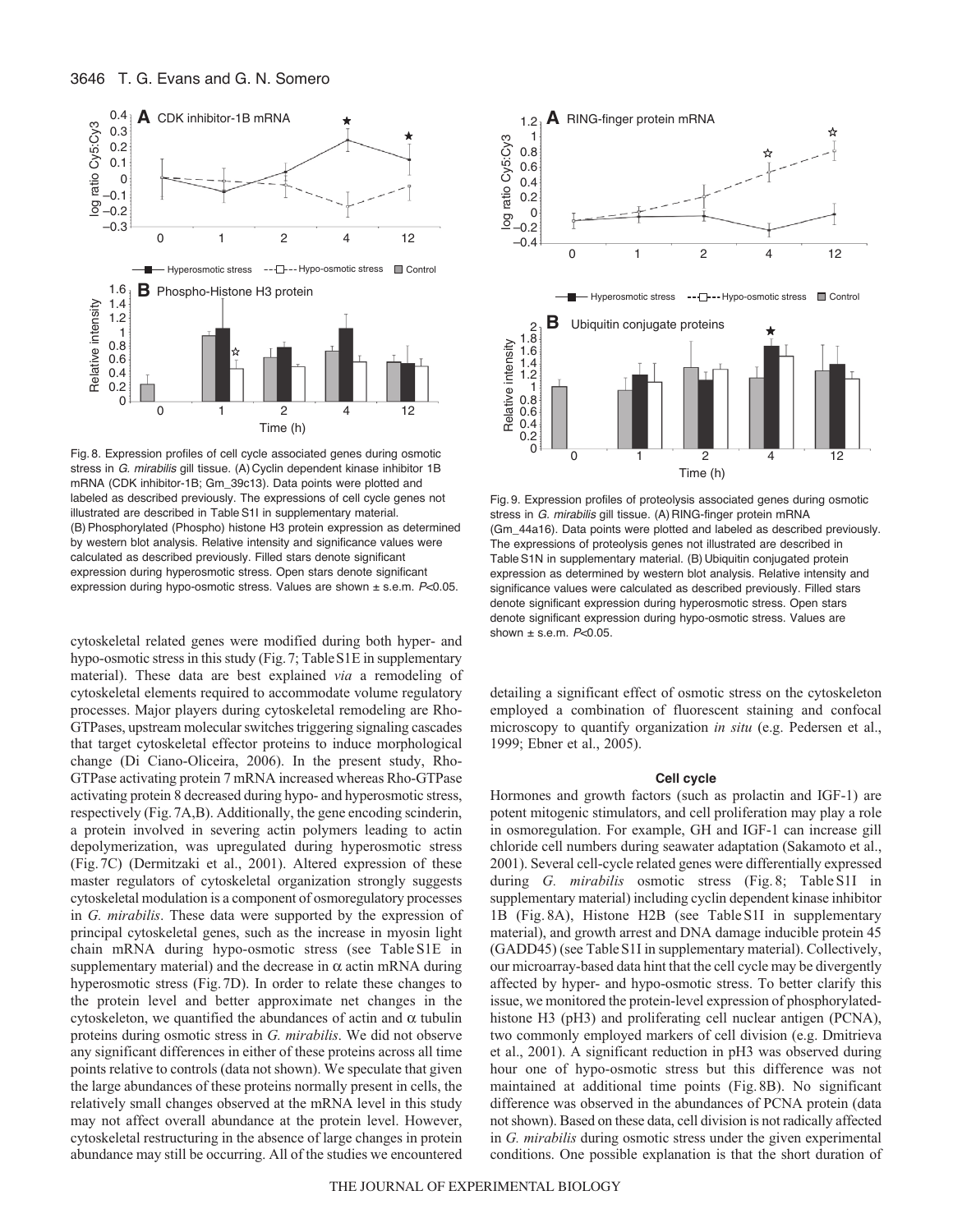our time course limited our opportunity to observe significant changes in cell division.

## **Energy metabolism**

A key aspect of the cell stress response is modulation of major pathways of energy metabolism (Kültz, 2005). Induction of these enzymes may generate reducing equivalents for antioxidant systems or promote ATP production to fuel adaptive responses such as increased protein synthesis. Metabolically relevant genes where highly represented during osmotic stress in *G. mirabilis* (see TableS1Q in supplementary material). The number and diversity of metabolically relevant genes showing changed expression suggests regulating metabolic processes at various stages in energy production may be a component of the *G. mirabilis* osmotic stress response.

To determine if these changes in RNA abundance were manifested through shifts in enzyme activity, we monitored the activity of key metabolic enzymes at the 12h time point under hyper-, hypo-osmotic and control conditions. No significant differences were observed in the activities of lactate dehydrogenase, citrate synthase or malate dehydrogenase (data not shown). Therefore, the functional significance of modulating metabolically relevant gene expression during osmotic stress in this study remains unresolved.

# **Proteolysis/molecular degradation**

Environmental stress can have an adverse affect on cellular proteins, possibly causing denaturation and loss of function (Hofmann and Somero, 1995). Denatured proteins may be rescued through the action of molecular chaperones, such as heat shock proteins. However, in cases of irreversible damage, proteins will be eliminated. This process is mediated by ubiquitin ligation, which targets these proteins for degradation by cytoplasmic proteases. The 2.5-fold increase in RING finger protein mRNA during hypoosmotic stress (Fig.9A), an immediate-early gene involved in mediating the transfer of ubiquitin to target proteins (Joazeiro and Weissman, 2000), suggests that osmotic stress may be causing irreversible protein damage (Pan et al., 2002; Fiol et al., 2006b). However, the absence of inducible heat shock proteins from our analysis implies that ubiquitin ligation may not be a function of protein damage but may instead regulate the activity and turnover of signaling molecules (Haglund et al., 2003; Haglund and Dikic, 2005). To better distinguish these two possibilities, we quantified the abundance of ubiquitin-conjugated proteins during osmotic stress in *G. mirabilis* using western blotting. A significant increase in ubiquitin-conjugates was observed during a single time point, hour four of hyperosmotic stress (Fig.9B). Ubiquitination in response to irreversible protein damage would probably be manifested across multiple time points and be coordinately expressed with heat shock proteins (Hofmann and Somero, 1995). Therefore, we conclude that this transient increase in ubiquitin-conjugated proteins more likely reflects a mechanism of cell signaling regulation than the degradation of stress-damaged proteins.

## **Conclusion**

The main objective of this study was to identify early cell-signaling events underlying the function of well-characterized effector proteins during osmotic stress adaptation in *G. mirabilis*. Our results strongly suggest that the microarray-based time-course approach used in this study was effective in capturing many of these events from osmosensors (e.g. FKBP-51) to effectors  $(Na^+, K^+ATPase)$ . We demonstrate that multiple major signaling cascades operate within

a framework of accessory molecules, many not previously recognized as relevant to osmotic stress (e.g. IRS-2, IGFBP-1, SS-5, SOSC-3). Subsequent protein level analyses shed light on how these changes in gene expression influence the outcome of specific signaling pathways and affect fundamental cellular processes. Whereas our transcriptomic analysis illustrates the power of microarray experimentation to reveal patterns of gene expression likely to be critical in adaptive responses, deep understanding of the significance of these transcriptional changes can only be attained through complementary proteomic and/or metabolomic analysis.

# **LIST OF ABBREVIATIONS**

|               | LIJI UF ADDREVIATIONJ                                                          |
|---------------|--------------------------------------------------------------------------------|
| $17\beta$ EDH | Estradiol 17 $\beta$ dehydrogenase                                             |
| a.a           | amino acid                                                                     |
| AKT           | protein kinase B                                                               |
| ANOVA         | analysis of variance                                                           |
| ATP           | adenosine triphosphate                                                         |
| BSA           | bovine serum albumin                                                           |
| cAMP          | cyclic adenosine monophosphate                                                 |
| CDNA          | cloned deoxyribonucleic acid                                                   |
| CoA           | coenzyme A                                                                     |
| CS            | citrate synthase                                                               |
| DAG           | diacylglycerol                                                                 |
| DMSO          | dimethylsulfoxide                                                              |
| DTNB          | dithionitrobenzoic acid                                                        |
| dUTP          | deoxyuridine triphosphate                                                      |
| ECM           | extracellular matrix                                                           |
| EDTA          | ethylenediaminetetraacetic acid                                                |
| Erk           | extracellular signal regulated kinase                                          |
| FKBP-51       | FK506-binding protein 51                                                       |
| GABA          | γ-aminobutyric acid                                                            |
| GADD45        | growth arrest and DNA damage inducible protein 45                              |
| GН            | growth hormone                                                                 |
| GR            | glucocorticoid receptor                                                        |
| GTPase        | guanosine triphosphate synthase                                                |
| HEPES         | hydroxyethylpiperazine-N'-2 ethanesulfonic acid                                |
| hyper         | hyperosmotic                                                                   |
| hypo          | hypo-osmotic                                                                   |
| I.U.          | international units                                                            |
| IGF           | insulin-like growth factor                                                     |
| IGFBP         | insulin-like growth factor binding protein                                     |
| IMPase        | inositol monophosphatase                                                       |
| IRS           |                                                                                |
| JAK/STAT      | insulin receptor substrate<br>Janus kinase/signal tranducers and activators of |
|               |                                                                                |
|               | transcription                                                                  |
| LDH           | lactate dehydrogenase                                                          |
| LPP           | lipid phosphate phosphatase                                                    |
| MAPK          | mitogen activated protein kinase                                               |
| MDH           | malate dehydrogenase                                                           |
| MKP           | MAP kinase phosphatase                                                         |
| mRNA          | messenger ribonucleic acid                                                     |
| NADH          | nicotinamide adenine dinucleotide plus hydrogen                                |
| NCBI          | National Center for Biotechnology Information                                  |
| NICHD         | National Institute of Child Health and Human Development                       |
| NOR           | neural derived orphan receptor                                                 |
| PС            | principle component                                                            |
| PCA           | principal components analysis                                                  |
| PCNA          | proliferating cell nuclear antigen                                             |
| PGE2          | prostaglandin E2                                                               |
| pH3           | phosphorylated histone H3                                                      |
| PKA           | protein kinase A                                                               |
| PKC           | protein kinase C                                                               |
| PMSF          | phenylmethanesulfonyl fluoride                                                 |
| PNRC          | proline-rich nuclear receptor coactivator                                      |
| p.p.t.        | parts per thousand                                                             |
| PRL-R         | prolactin receptor                                                             |
| RAS-GRP       | Ras-guanyl releasing protein                                                   |
| RIPK          | Receptor-interacting serine/threonine kinase                                   |
| RNA           | ribonucleic acid                                                               |
| rRNA          | ribosomal ribonucleic acid                                                     |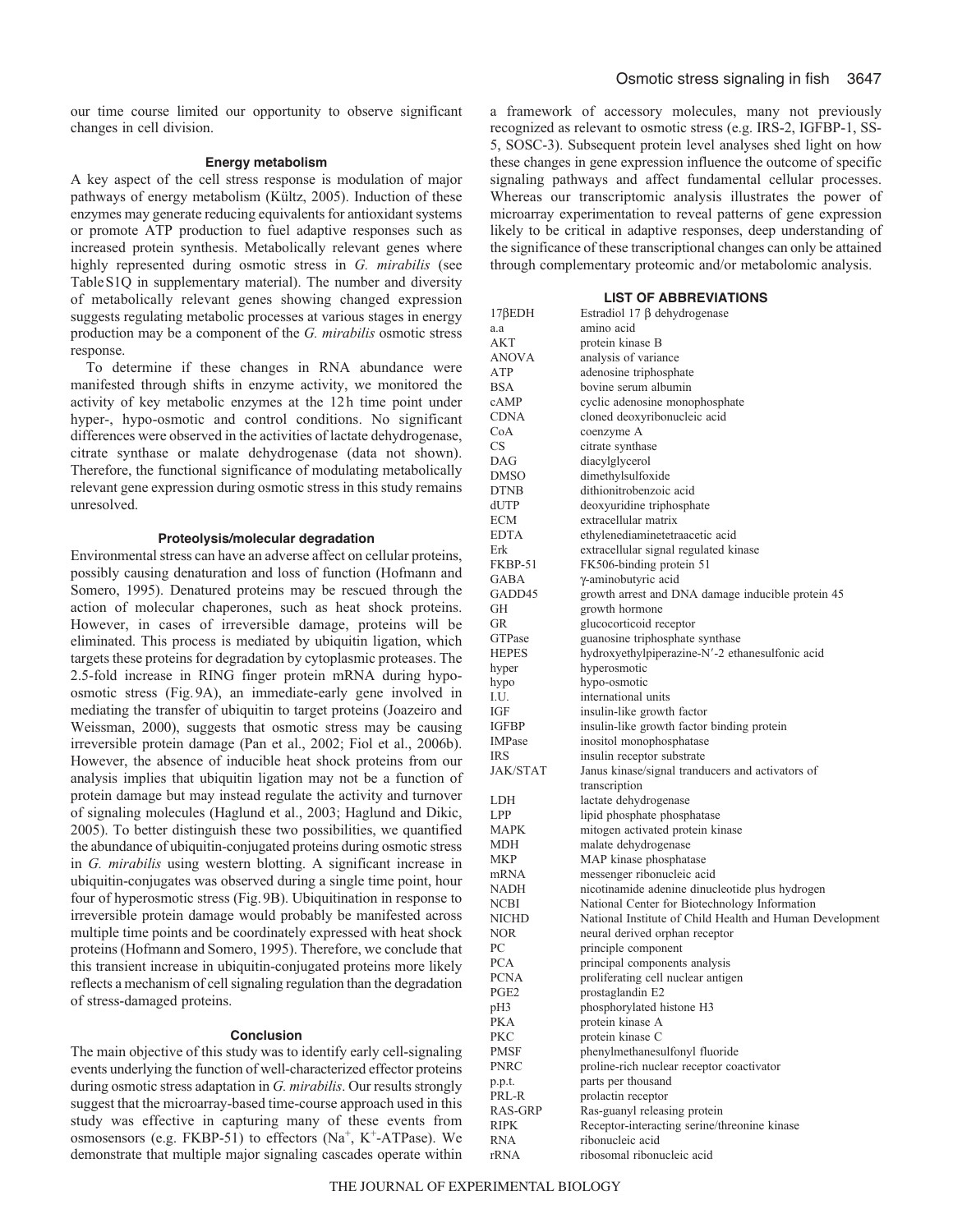# 3648 T. G. Evans and G. N. Somero

| RPTPy       | receptor-type tyrosine protein phosphatase $\gamma$ |
|-------------|-----------------------------------------------------|
| <b>SDS</b>  | sodium dodecylsulfate                               |
| <b>SGK</b>  | serum and glucocorticoid regulated kinase           |
| <b>SNAT</b> | system N amino acid transporter                     |
| <b>SOCS</b> | suppressor of cytokine signaling                    |
| <b>SS</b>   | somatostatin                                        |
| <b>SSC</b>  | sodium chloride and sodium citrate                  |
| <b>TAE</b>  | tris acetate EDTA                                   |
| <b>TBST</b> | tris-buffered saline containing 0.1% Tween-20       |
| <b>TCTP</b> | translationally controlled tumor protein            |
| $TGF-\beta$ | transforming growth factor $\beta$                  |
| $\alpha$    | alpha                                               |
| β           | beta                                                |
| Δ           | delta                                               |
| $\gamma$    | gamma                                               |

The authors thank Dr Gary Schoolnik of Stanford University for the use of his laboratory for the printing of microarray slides. This research was funded by the Partnership for the Interdisciplinary Study of Coastal Oceans (PISCO) sponsored by the David and Lucile Packard Foundation and the Gordon and Betty Moore Foundation. This is PISCO publication number 315.

#### **REFERENCES**

- **Aluru, N. and Vijayan, M. M.** (2007). Hepatic transcriptome response to glucocorticoid receptor activation in rainbow trout. Physiol. Genomics **31**, 483-491. **Benjamini, Y. and Hochberg, Y.** (1995). Controlling the false discovery rate: a
- practical and powerful approach to multiple testing. J. R. Stat. Soc. (Ser. B) **57**, 289- 300.
- **Bommer, U. A. and Thiele, B. J.** (2004). The translationally controlled tumor protein (TCTP). Int. J. Biochem. Cell Biol. **36**, 379-385.
- **Borski, R. J., Hyde, G. N. and Fruchtman, S.** (2002). Signal transduction mechanisms mediating rapid, nongenomic effects of cortisol on prolactin release. Steroids **67**, 539-548.
- **Buckley, B. A., Gracey, A. Y. and Somero, G. N.** (2006). The cellular response to heat stress in the goby Gillichthys mirabilis: a cDNA microarray and protein-level analysis. J. Exp. Biol. **209**, 2660-2677.
- **Burg, M. B., Kwon, E. D. and Kültz, D.** (1996). Osmotic regulation of gene expression. FASEB J. **10**, 1598-1606.
- **Camps, M., Nichols, A. and Arkinstall, S.** (2000). Dual specificity phosphatases: a gene family for control of MAP kinase function. FASEB J. **14**, 6-16.
- **Carman, G. M. and Han, G. S.** (2006). Roles of phosphatidate phosphatase enzymes in lipid metabolism. Trends Biochem. Sci. **31**, 694-699.
- **Cato, A. C. B., Nestl, A. and Mink, S.** (2002). Rapid actions of steroid receptors in cellular signaling pathways. Sci. STKE **138**, re9.
- **Cui, Q. L. and Almazan, G.** (2007). IGF-1 induces oligodendrocyte progenitor proliferation requires PI3K/Akt, MEK/Erk, and src-like tyrosine kinases. J. Neurochem. **100**, 1480-1493.
- **Cui, Q. L., Zheng, W. H., Quiron, R. and Almazan, G.** (2005). Inhibition of src-like kinases reveals Akt-dependent and independent pathways in insulin-like growth factor-1 mediated oligodendrocyte protogenitor survival. J. Biol. Chem. **280**, 8919- 8928.
- **Cutler, C. P. and Cramb, G.** (2002). Branchial expression of an aquaporin 3 (AQP3) homologue is downregulated in the European eel Anguilla anguilla following seawater acclimation. J. Exp. Biol. **205**, 2653-2663.
- **de Nadal, E., Real, F. X. and Posas, F.** (2007). Mucins, osmosensors in eukaryotic cells? Trends Cell Biol. **17**, 571-574.
- **Dermitzaki, E., Gravanis, A., Venihaki, M. and Stournaras, C.** (2001). Opioids suppress basal and nicotine-induced catecholamine secretion via a stabilizing effect on actin filaments. Endocrinology **142**, 2023-2031.
- **Di Ciano-Oliveira, C., Thirone, C. P., Szaszi, K. and Kapus, A.** (2006). Osmotic stress and the cytoskeleton: the R(h)ole of Rho-GTPases. Acta Physiol. **187**, 257- 272.
- **Dmitrieva, N., Michea, L. and Burg, M.** (2001). p53 protects renal inner medullary cells from hypertonic stress by restricting DNA replication. Am. J. Physiol. Renal Physiol. **281**, F522-F530.
- **Ebinu, J. O., Bottorff, D. A., Chan, E. Y. W., Stang, S. L., Dunn, R. J. and Stone, J. C.** (1998). RasGRP, a ras guanyl nucleotide-releasing protein with calcium and diacylglycerol-binding motifs. Science **280**, 1082-1086.
- **Ebner, H. L., Cordas, A., Pafundo, D. E., Schwarzbuam, P. J., Pelster, B. and Krumschnabel, G.** (2005). Importance of cytskeletal elements in volume regulatory responses of trout hepatocytes. Am. J. Physiol. Regul. Integr. Comp. Physiol. **289**, R877-R890.
- **Evans, D. H.** (2002). Cell signaling and ion transport across the fish gill epithelium. J. Exp. Zool. **293**, 336-347.
- **Evans, D. H., Piermarini, P. M. and Choe, K. P.** (2005). The multifunctional fish gill: dominant site of gas exchange, osmoregulation, acid-base regulation, and excretion of nitrogenous waste. Physiol. Rev. **85**, 97-177.
- **Fast, M. D., Hosoya, S., Johnson, S. C. and Afonso, L. O.** (2008). Cortisol response and immune-related effects of Atlantic salmon (Salmo salar Linnaeus) subjected to
- short- and long-term stress. Fish Shellfish Immunol. **24**, 194-204. **Fields, P. A., Rudomin, E. L., Somero, G. N.** (2006). Temperature sensitivities of cytosolic malate dehydrogenases from native and invasive species of marine mussels (genus Mytilus): sequence-function linkages and correlations with biogeographic distribution. J. Exp. Biol. **209**, 656-667.
- **Fields, P. A., Strothers, C. M., Mitchell, M. A.** (2008). Function of muscle-type lactate dehydrogenase and citrate synthase of the Galapagos marine iguana, Amblyrhynchus cristas, in relation to temperature. Comp. Biochem. Physiol., B **150**, 62-73.
- **Fiol, D. F. and Kültz, D.** (2005). Rapid hyperosmotic coinduciton of two tilapia (Oreochromis mossambicus) transcription factors in gill cells. Proc. Natl. Acad. Sci. USA **102**, 927-932.
- **Fiol, D. F. and Kültz, D.** (2007). Osmotic stress sensing and signaling in fishes. FEBS J. **274**, 5790-5798.
- **Fiol, D. F., Chan, S. Y. and Kültz, D.** (2006a). Regulation of osmotic stress transcription factor (Ostf1) in tilapia (Oreochromis mossambicus) gill epithelium
- during stress. J. Exp. Biol. **209**, 3257-3265. **Fiol, D. F., Chan, S. Y. and Kültz, D.** (2006b). Identification and pathway analysis of immediate hyperosmotic stress responsive molecular mechanisms in tilapia (Oreochromis mossambicus) gill. Comp. Biochem. Physiol. Part D Genomics Proteomics **1**, 344-356.
- Gracey, A. Y. (2008). The Gillichthys mirabilis Cooper array: a platform to investigate the molecular basis of phenotypic plasticity. J. Fish Biol. **72**, 2118-2132.
- **Gracey, A. Y., Troll, J. V. and Somero, G. N.** (2001). Hypoxia-induced gene expression profiling in the euryoxic fish Gillichthys mirabilis. Proc. Natl. Acad. Sci. USA **98**, 1993-1998.
- **Grad, I. and Picard, D.** (2007). The glucocorticoid responses are shaped by molecular chaperones. Mol. Cell. Endocrinol. **275**, 2-12.
- **Guzman, J. M., Sangiao-Alvarellos, S., Laiz-Carrion, R., Miguez, J. M., Martin Del Rio, M. P., Soengas, J. L. and Mancera, J. M.** (2004). Osmoregulatory action of 17β-estradiol in the gilthead seabream Sparus auratus. J. Exp. Zool. **301A**, 828- 836.
- **Haglund, K. and Dikic, I.** (2005). Ubiquitinylation and cell signaling. EMBO J. **24**, 3353-3359.
- **Haglund, K., Di Fiore, P. P. and Dikic, I.** (2003). Distinct monoubiquitinylation signals in receptor endocytosis. Trends Biochem. Sci. **28**, 598-603.
- Harris, M. A. (2004). The Gene Ontology (GO) Database and informatics resource. Nucleic Acids Res. **32**, D258-D261.
- **Hofmann, G. E. and Somero, G. N.** (1995). Evidence for protein damage at environmental temperatures: seasonal changes in levels of ubiquitin conjugates and hsp70 in the intertidal mussel Mytilus trossulus. J. Exp. Biol. **198**, 1509-1518.
- **Ingley, E.** (2008). Src family kinases: regulation of their activities, levels and identification of new pathways. Biochim. Biophys. Acta **1784**, 56-65.
- **Joazeiro, C. A. P. and Weisssman, A. M.** (2000). RING finger proteins: mediators of ubiquitin ligase activity. Cell **102**, 549-552.
- **Kassahn, K. S., Caley, J., Ward, A. C., Connolly, A. R., Stone, G. and Crozier, R. H.** (2007). Heterologous microarray experiments used to identify the early gene response to heat stress in a coral reef fish. Mol. Ecol. **16**, 1749-1763.
- **Kato, A., Doi, H., Nakada, T., Sakai, H. and Hirose, S.** (2005). Takifugu obscurus is a euryhaline fugu species very close to Takifugu rubripes and suitable for studying osmoregulation. BMC Physiol. **5**, 18.
- **Kim, M. J., Kwon, J. S., Suh, S. H., Suh, J. K., Jung, J., Lee, S. N., Kim, Y. H., Cho, M. C., Oh, G. T. and Lee, K.** (2008). Transgenic overexpression of translationally controlled tumor protein induces systemic hypertension via repression of Na+/K+-ATPase. J. Mol. Cell. Cardiol. **44**, 151-159.
- **Krasnov, A., Koskinen, H., Pehkonen, P., Rexroad, C. E., Afanasyev, S. and Mölsä, H.** (2005). Gene expression in the brain and kidney of rainbow trout in response to handling stress. BMC Genomics **6**, 3.
- **Krebs, D. L. and Hilton, D. J.** (2001). SOCS Proteins: negative regulators of cytokine signaling. Stem Cells **19**, 378-387.
- **Kültz, D.** (2005). Molecular and evolutionary basis of the cellular stress response. Annu. Rev. Physiol. **67**, 225-257.
- **Kültz, D. and Avila, K.** (2001). Mitogen activated protein kinases are in vivo transducers of osmosensory signals in fish gill cells. Comp. Biochem. Physiol. **129**, 821-829.
- Kültz, D. and Burg, M. (1998). Intracellular signaling in response to osmotic stress. Contrib. Nephrol. **123**, 94-109.
- **Kültz, D., Fiol, D., Valkova, N., Gomez-Jimenez, S., Chan, S. Y. and Lee, J.** (2007). Functional genomics and proteomics of the cellular stress response in ʻnon-model' organisms. J. Exp. Biol. **210**, 1593-1601.
- **Lang, F. and Cohen, C.** (2001). The regulation and physiological roles of serum and glucocorticoid-induced protein kinase. Sci. STKE **108**, re17.
- **Lin, X., Otto, C. J., Cardenas, R. and Peter, R. E.** (2000). Somatostatin family of peptides and its receptors in fish. Can. J. Physiol. Pharmacol. **78**, 1053-1066.
- **Lionetto, M. G., Pedersen, S. F., Hoffmann, E. K., Giordano, M. E. and Schettino, T.** (2002). Roles of the cytoskeleton and of protein phosphorylation events in the osmotic stress response in eel intestinal epithelium. Cell. Physiol. Biochem. **12**, 163- 178.
- **Loffing, J., Flores, S. Y. and Staub, O.** (2006). SGK kinases and their roles in epithelial transport. Annu. Rev. Physiol. **68**, 461-490.

**Lornejad-Schafer, M. R., Schafer, C., Graf, D., Haussinger, D. and Schliess, F.** (2003). Osmotic regulation of insulin-induced mitogen-activated protein kinase phosphatase (MKP1) expression in H4IIE rat hepatoma cells. Biochem. J. **371**, 609- 619.

- **Madsen, S. S. and Korsgaard, B.** (1991). Opposite effects of 17β-estradiol and combined growth hormone-cortisol treatment on hypo-osomoregulatory performance in sea trout presmolts, Salmo trutta. Gen. Comp. Endocrinol. **83**, 276-
- 282. **Mancera, J. M. and McCormick, S. D.** (1998). Osmoregulatory actions of the GH/IGF axis in non-salmonid teleosts. Comp. Biochem. Physiol., B. **121**, 43-48.
- **Manzon, L. A.** (2002). The role of prolactin in fish osmoregulation: a review. Gen. Comp. Endocrinol. **125**, 291-310.
- **Marshall, W. S., Ossum, C. G. and Hoffmann, E. K.** (2005). Hypotonic shock mediation by p38 MAPK, JNK, PKC, FAK, OSR1, and SAPK in osmosensing chloride secreting cells of killifish opercular epithelium. J. Exp. Biol. **208**, 1063-1077.